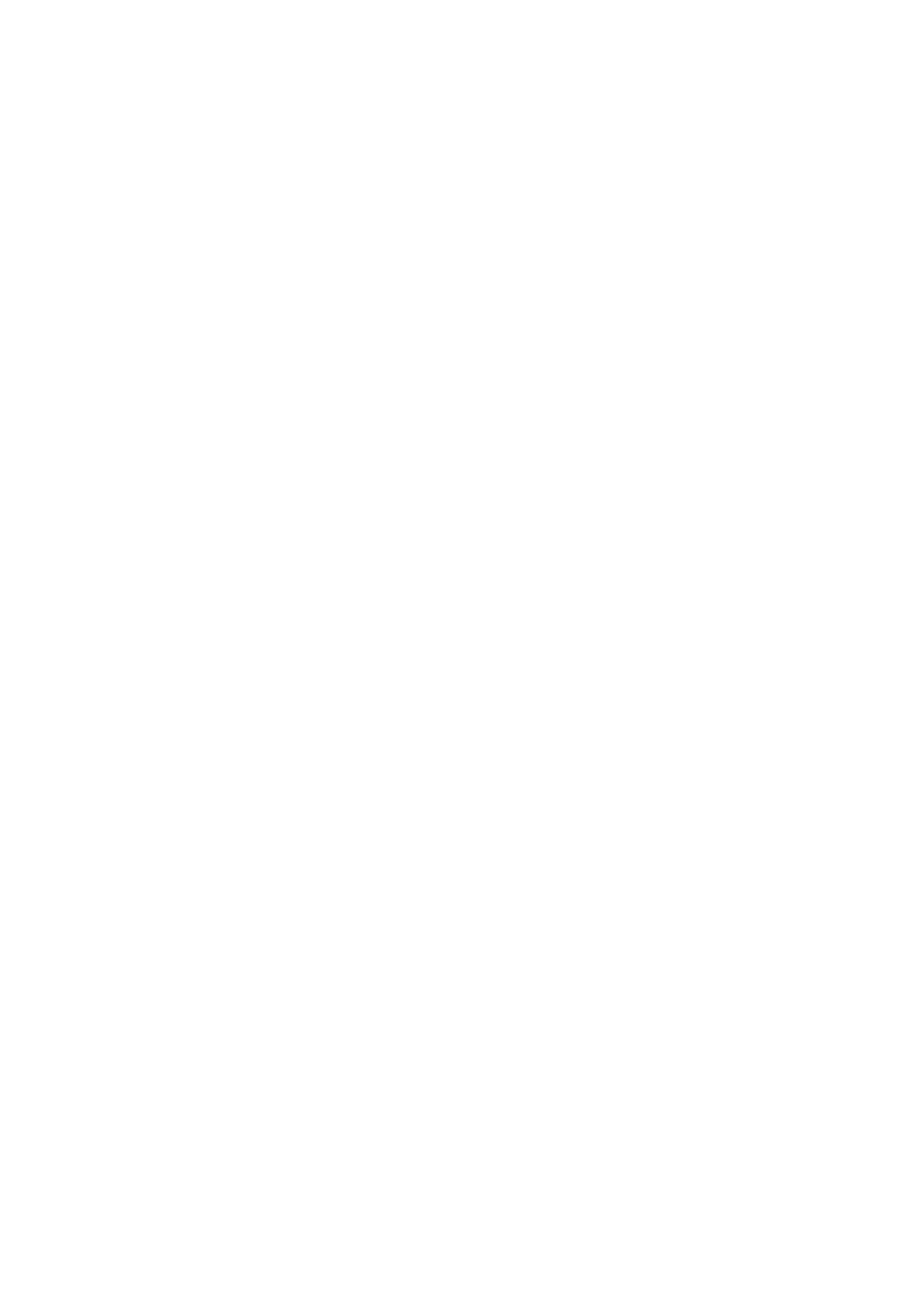EUROPEAN UNIVERSITY INSTITUTE DEPARTMENT OF LAW

Legal Concepts: An Inferential Approach

GIOVANNI SARTOR

EUI working paper LAW No. 2008/03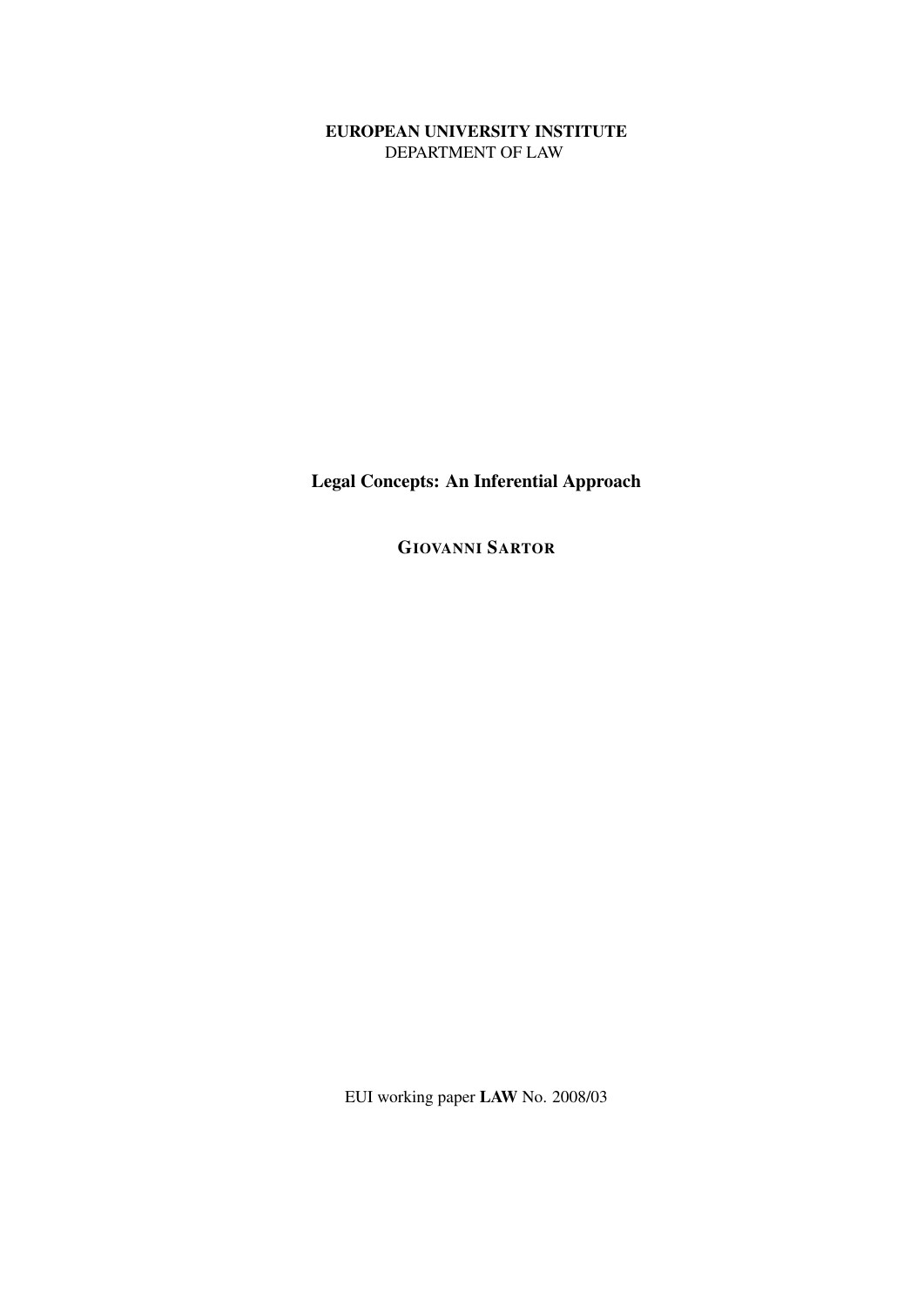This text may be downloaded for personal research purposes only. Any additional reproduction for such purposes, whether in hard copy or electronically, requires the consent of the author(s), editor(s). If cited or quoted, reference should be made to the full name of the author(s), editor(s), the title, the working paper or other series, the year, and the publisher.

The author(s)/editor(s) should inform the Law Department of the EUI if the paper is to be published elsewhere, and should also assume responsibility for any consequent obligation(s).

ISSN 1725-6739

 c 2008 Giovanni Sartor Printed in Italy European University Institute Badia Fiesolana I - 50016 San Domenico di Fiesole (FI) Italy

> http://www.eui.eu/ http://cadmus.eui.eu/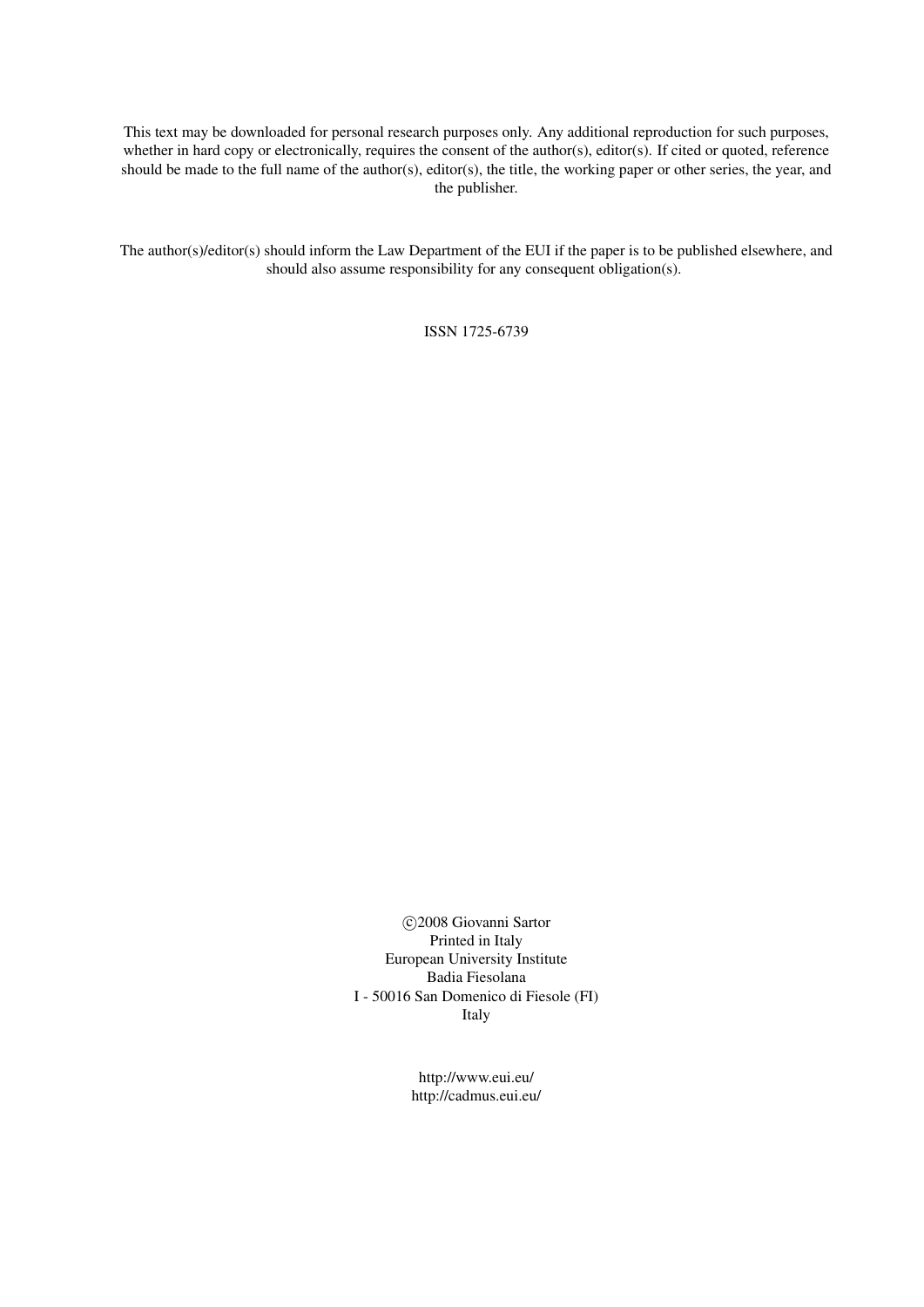#### ABSTRACT:

The inferential and eliminative analysis of legal concepts proposed by Alf Ross will be connected to the views of theoretical concepts in science advanced by Frank Ramsey and Rudolf Carnap. Consequently, the mere comprehension of a legal concept will be distinguished from the application of the concept to a particular legal system, since application presupposes a doctrinal commitment, namely, the belief that the inferences constituting the concept hold in that system.<sup>1</sup>

#### KEYWORDS:

law, legal reasoning, legal concepts

 $1$ This contribution refines and develops ideas I presented in a previous contribution, where the inferential model was compared to the approach adopted in the so-called legal ontologies, where terminological information is provided through explicit definitions, distinguished from the substantive legal rules using the defined terms (Giovanni Sartor, "The Nature of Legal Concepts: Inferential Nodes or Ontological Categories", in: *Proceeding of the Conference on "Approaching the Multilanguage Complexity of European Law: Methodologies in Comparison"*, ed. by Gianmaria Ajani, Giovanni Sartor, and Daniela Tiscornia, Florence: European Press Academic Publishing, 2007). Here I try to better specify the kind of (doctrinal) commitment that is involved in the application of an inferential framework to a particular legal system (see Section 4).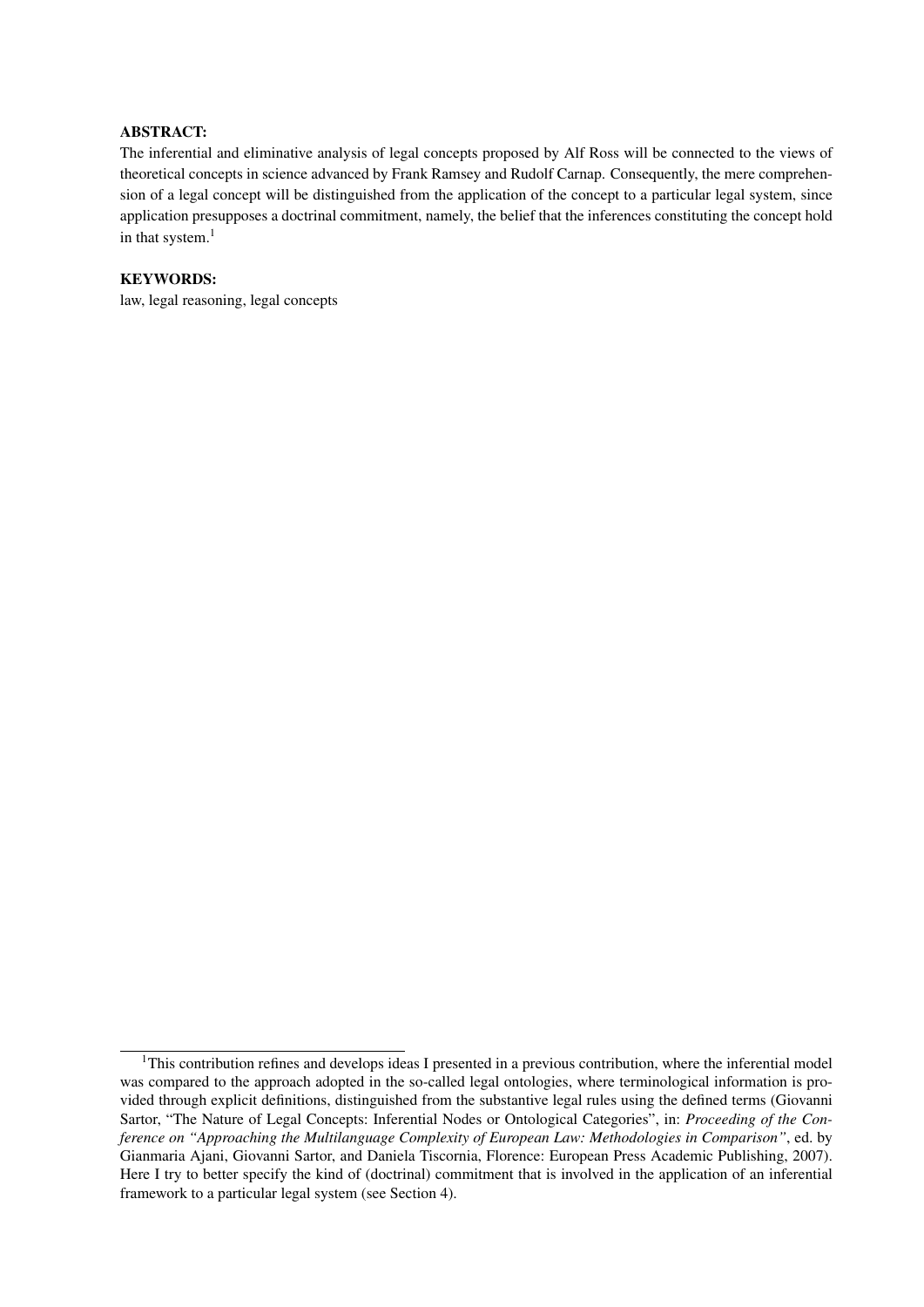# **Contents**

| $\mathbf{1}$ | Concepts as nodes in inferential nets                                        | $\mathbf{1}$ |
|--------------|------------------------------------------------------------------------------|--------------|
|              | 2 Ross's theory of legal concepts                                            | 3            |
|              | 3 Implications of an inferential theory of legal concepts                    | 7            |
|              | 4 Inferential meaning and substantive legal beliefs                          | 8            |
| 5.           | Ramsey's elimination and Carnap's conditionalisation of theoretical concepts | 10           |
|              | 6 Possession of legal concepts and belief in their applicability             | 12           |
| 7            | Concepts in legal comparison and in legal doctrine                           | 14           |
| 8            | <b>Conclusion</b>                                                            | 15           |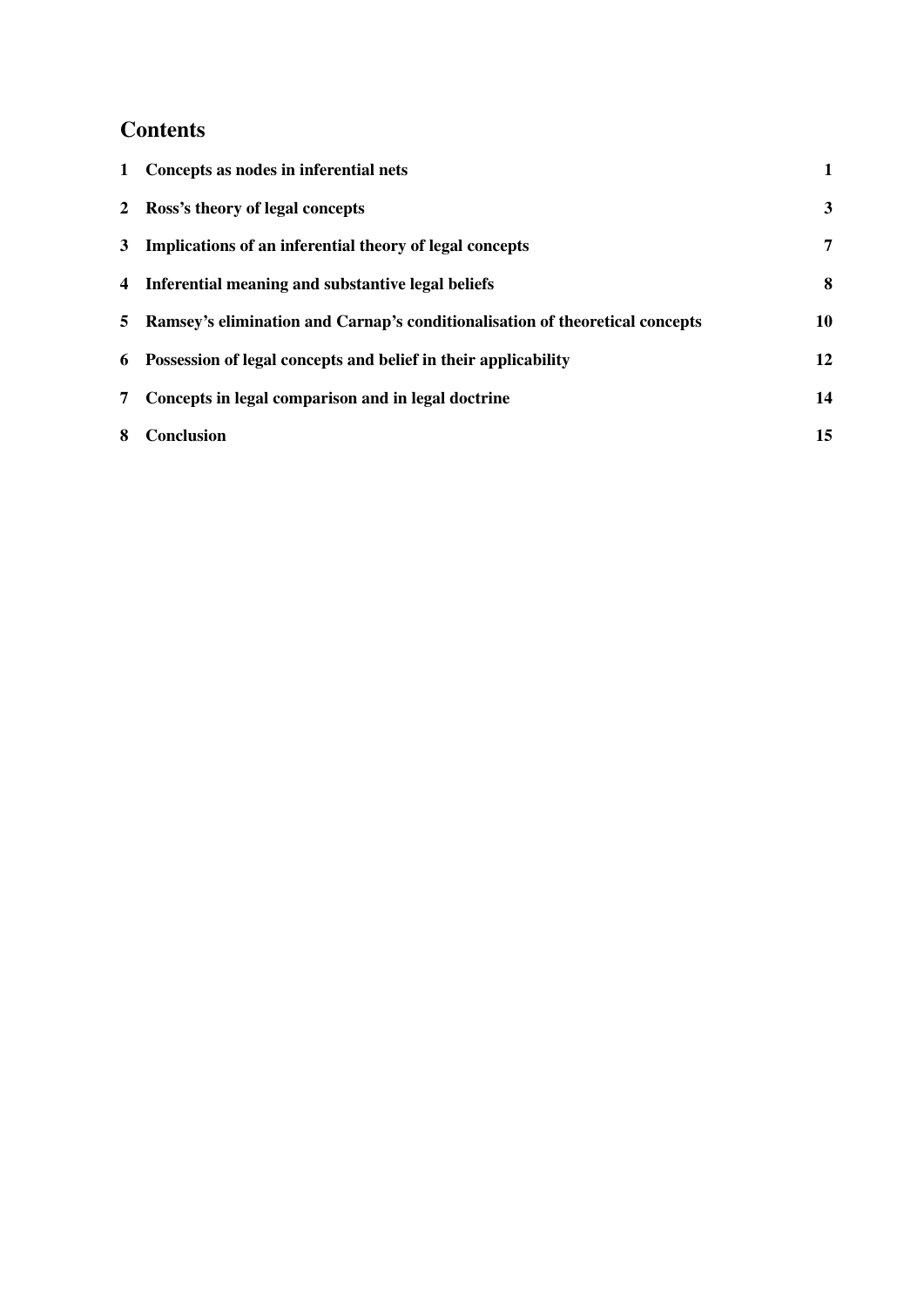# Legal Concepts: An Inferential Approach†

Giovanni Sartor Marie-Curie Professor of Legal Informatics and Legal Theory European University Institute, Florence CIRSFID, University of Bologna

### 1 Concepts as nodes in inferential nets

A simple and popular way of representing knowledge—much used in science and in computer systems, but also in commonsense domains—is through *conditionals*, namely, informational structures linking a condition and a conclusion according to the following pattern:

#### IF *precondition* THEN *conclusion*

Such conditionals can be understood in different ways. For instance, we may view them as material implications, indicating that in case the precondition is true then the conclusions also is true, or as modal (strict) implications, indicating that whenever (in every possible situation) in which the precondition is true then the conclusion must also be true, or as condition-action connections, specifying that when the condition is satisfied that an action is to take place. A more abstract perspective—which subsumes the views above described, focusing on a common aspect of them, namely, the possibility of detaching the conclusion, given the precondition—consists in viewing such conditionals as *inferential links*, which are meant to govern reasoning: for an agent endorsing a conditional, believing a conditional's antecedent justifies believing the conditional's conclusion (at least when no information to the contrary is available).

The idea of conditionals as inferential links correspond perhaps to Frank Ramsey's *variable hypotheticals*, <sup>1</sup> namely, informational structures that are "rules for judging", as according to the pattern "If I meet a φ, I shall regard it as a ψ." Such general conditionals are often called *rules* but I prefer to use the term *inferential link*, since in the legal domain the term *rule* has a variety of meanings that are not relevant to the present analysis.<sup>2</sup> I distinguish the notion of an inferential link also from the idea of a legal or moral norm, since not all norms are proper inferential links (nonconditional norms are not inferential links in the proper sense<sup>3</sup>) and not all inferential links are legal or moral norms (e.g., links concerned with symptom-cause or cause-effect connections are not norms).<sup>4</sup> Note that precondition-action links ("if  $\leq$  precondition $>$ , do

 $3$ Though we may view unconditioned statements as degenerate inferential links having no antecedent, so that their "conclusion" can immediately be endorsed.

4 I am using the terms *normative proposition* and a *norm* as synonyms (I do not follow the terminology of Carlos Alchourrón and Eugenio Bulygin, for whom a normative proposition is a meta-level assertion concerning what can or cannot be deduced from a given set of norms (Carlos E. Alchourrón and Eugenio Bulygin, *Normative Systems*,

<sup>†</sup>Supported by the EU projects ONE-LEX (Marie Curie Chair), ESTRELLA (IST-2004-027665), and ALIS (IST-2004-027968). Many thanks to Anna Pintore, Giorgio Volpe, and to the participants in the *IVR-2007 Workshop on general legal concepts* for their for their comments, suggestions and observations.

<sup>1</sup>Frank Plumpton Ramsey, *The Foundations of Mathematics and Other Essays*, ed. by Richard Bevan Braithwaite, London: Routledge, 1931, p. 241.

<sup>&</sup>lt;sup>2</sup>For instance the concept of a rule is often associated with the idea of the command of a ruler, or with the idea of an obligation, or with the idea of an "exclusionary reason" (as in the terminology of Joseph Raz, *Practical Reason and Norms*, London: Hutchinson, 1975). In computing, on the contrary, the term *rule* is usually employed to denote any conditional structures. For instance we speak of *rule-based systems* to refer to computer systems containing and using information represented in conditional form.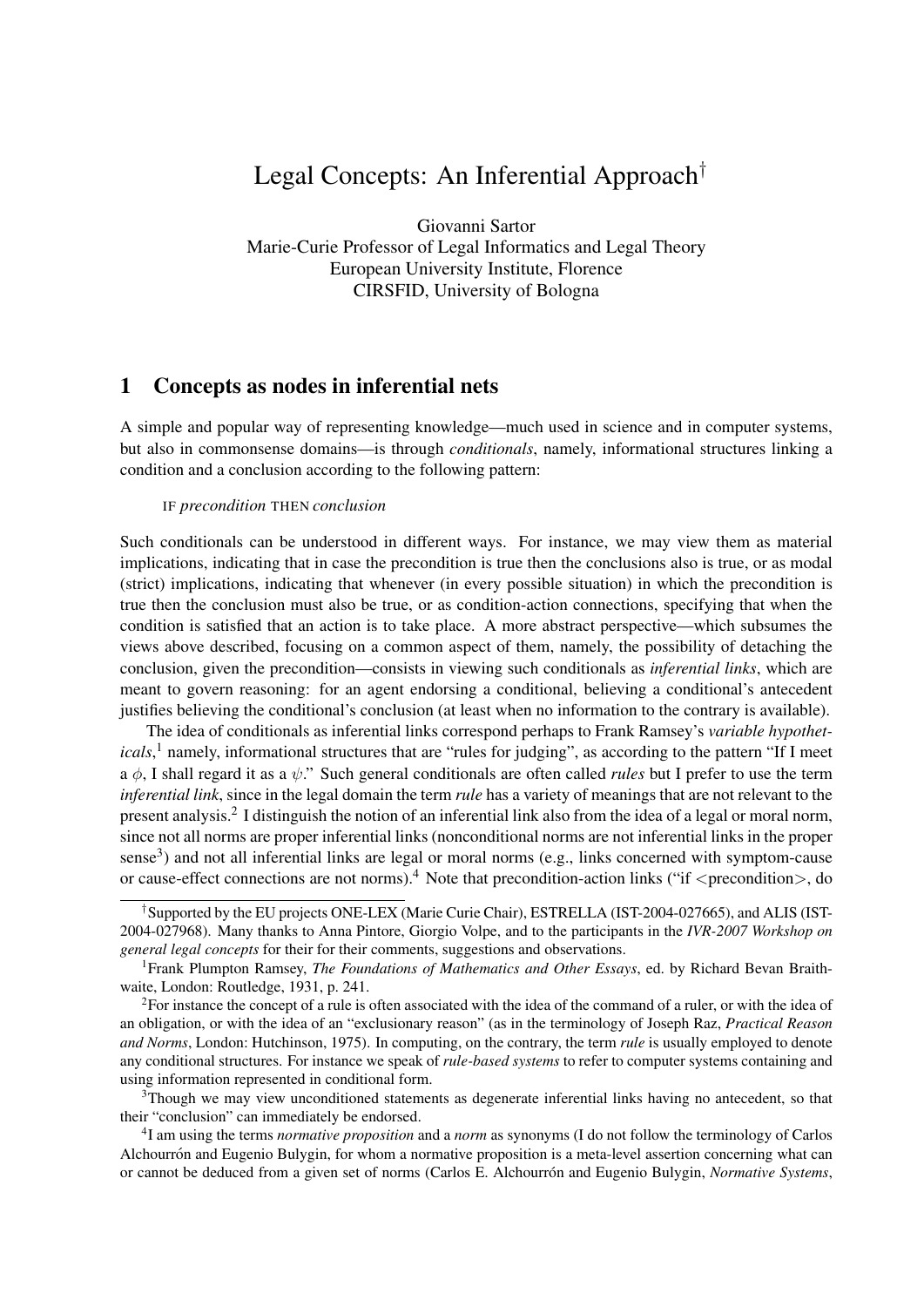#### Giovanni Sartor

 $\langle \text{action} \rangle$ ") can be translated into inferential links, since we can express the need to perform an action through an appropriate deontic qualification, as "it ought to be that" ("you ought to", you shall, etc.) a qualification that can be the content of a normative belief. This translation is appropriate whenever the precondition-action link is not supposed to describe the functioning of an agent, but rather is a conditional instruction, meant to govern the agent's behaviour, contributing to determine its future action.<sup>5</sup>

Thus, for instance, the condition-action link

a. IF you receive an e-mail containing a virus, THEN delete it without opening it!

becomes the inferential conditional

b. IF you receive an e-mail containing a virus , THEN you ought to delete it without opening it

whose conclusion (the obligation to delete the message) provides the content of a belief I should form whenever I know that I have received an infected message.<sup>6</sup>

The representation of information through inferential links is quite attractive and can be used in different domains.<sup>7</sup> For instance, knowledge concerning diseases and their symptoms could be encoded in connections such as:

- 1. IF one has a persistent itch all over the body, especially at night, unexplained high temperature, weight loss or tiredness, and cough and breathlessness,
- 2. THEN one probably has Hodgkin disease.

Vienna: Springer, 1971). The idea that (conditional) norms can be primarily viewed as inferential links (rather than, for instance, as imperatives) is connected to the idea that norms are information structures having a specific role in practical cognition, i.e., in the process though which a (boundedly) rational agent evaluates and selects actions (see Giovanni Sartor, *Legal Reasoning: A Cognitive Approach to the Law*, ed. by Enrico Pattaro, vol. 5, Treatise on Legal Philosophy and General Jurisprudence, Berlin: Springer, 2005).

<sup>5</sup>Consider for instance a rule you may introduce in the knowledge base of your e-mail system, such as "if a message comes from Mr spammer@spam.com, put it in the trash folder." This is not a forecast of the expected independent behaviour of your e-mail system, but a specification that is supposed to govern its future behaviour (you know that when receiving e-mails the system will access this rule and determine its behaviour accordingly). The normative aspect of such a specification can be made clear by putting it in a deontic form, though an e-mail system will generally be able to perform only a very limited form of deontic reasoning (just determining itself to execute a conditionally obligatory action whenever checking that the corresponding condition is satisfied).

<sup>6</sup>Beliefs in normative contents seem to presuppose that such contents can be true or false. This, however, is a presupposition I find unproblematic: following another idea by Ramsey—the so-called deflationary theory of truth (see Frank Plumpton Ramsey, *On Truth: Original Manuscript Materials, 1927-1929 from the Ramsey Collection at the University of Pittsburgh*, Dordrecht: Kluwer, 1991)—I will take the meta-proposition "it is true that p" (for instance, "it is true that it is forbidden to smoke") to be logically equivalent to proposition  $p$  itself (to "it is forbidden to smoke"), namely, to be another way of saying what  $p$  says. From this perspective, the idea that normative propositions can be true or false is ontologically neutral: it does not assume (nor deny) that an external reality exists matching such propositions. On deflationism, and on the cognate ideas of disquotationalism and minimalism, see Paul Horwich, *Truth*, Oxford: Clarendon, 1998 and, for a legal application, Giorgio Volpe, "A Minimalist Solution to Jörgensen's Dilemma", in: *Ratio Juris* 12 (1999), pp. 59–79.

7 I shall not address here the issue of the cognitive function performed by conditionals (see Sartor, *Legal Reasoning: A Cognitive Approach to the Law*, Chapter 20). I just remark that we cannot say that a rational agent should always derive the conclusion of every inferential link that agent endorses: one's mind would have to face an unbearable computational load, and one's memory would be cluttered with mostly useless information. For instance, I believe the following: 1 is a natural number; for all X, IF X is a natural number, THEN  $X + 1$  is a natural number. If my rationality obliged me to derive all consequences of such premises, I would spend my time and energies in counting natural numbers indefinitely. A bounded rational agent should rather perform the cognitive operation consisting in the derivation of the conclusion of an inferential link it endorses only when this link may contribute to solve an issue relevant to the agent's interests. On the connection between interest and reasoning, see John L. Pollock, *Cognitive Carpentry: A Blueprint for How to Build a Person*, New York, N. Y.: MIT Press, 1995.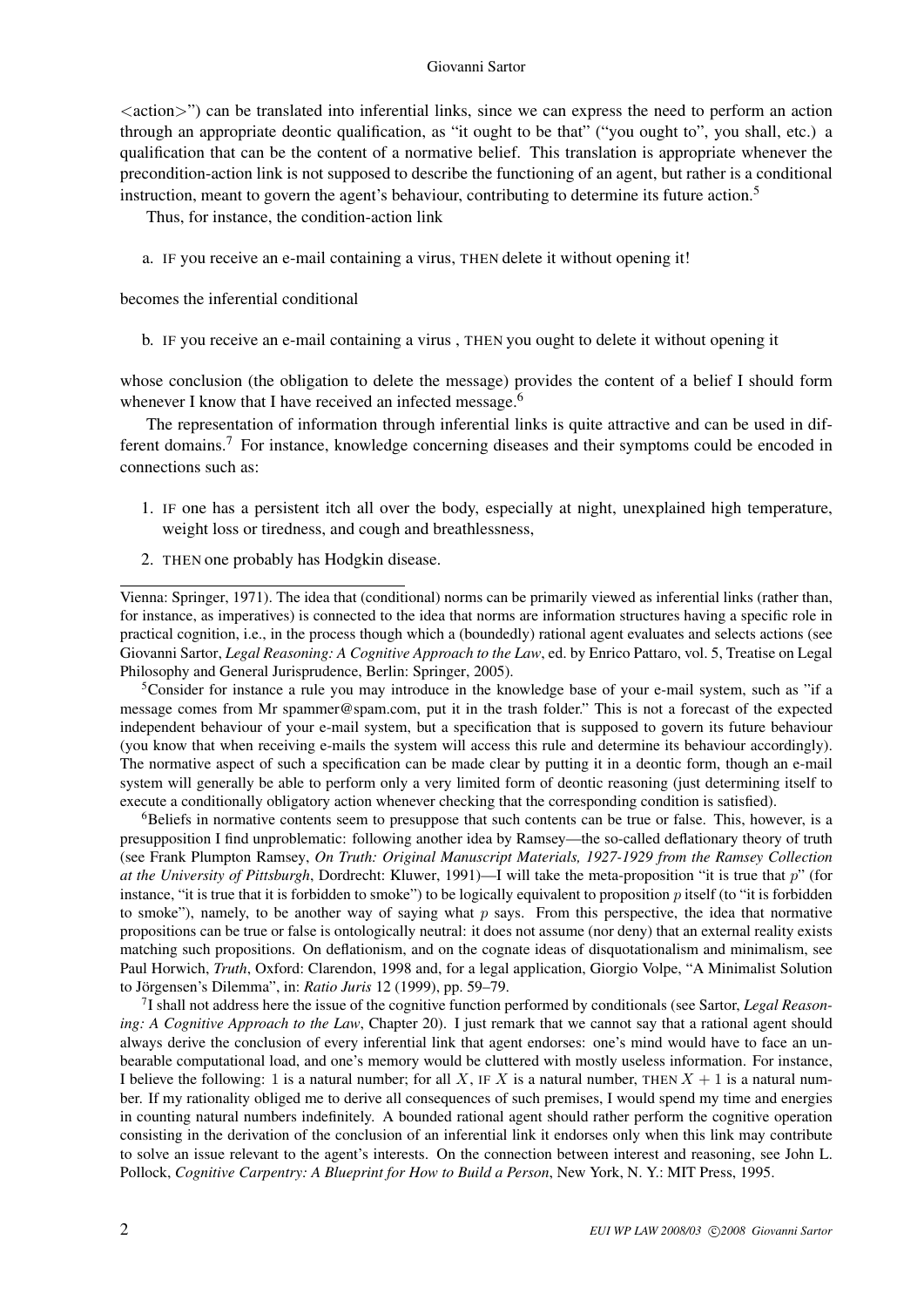This is the connection that the Italian film director Nanni Moretti discovered by himself in a medical dictionary after a couple of years spent seeing a number of specialists, none of whom was able to provide the right diagnosis (see this in his movie *Caro Diario*).

Representing legal contents though inferential links comports with the widespread idea that legal norms typically have the conditional form:

IF *condition* (operative facts or *Tatbestand*) THEN *conclusion* (legal effect)

Indeed, inferential links provide the most widespread and successful representational model for legal knowledge.<sup>8</sup> For instance, a trivially simplified representation of the discipline of Italian citizenship can be provided by two sets of inferential links, the links leading to the acquisition of the Italian citizenship

- IF  $x$  is born in Italy, THEN  $x$  is an Italian citizen
- IF x is born from Italian parents, THEN x is an Italian citizen
- ... (further ways of acquiring citizenship)

and the links establishing the consequences of Italian citizenship

- IF x is an Italian citizen, THEN x has the right to stay in Italy
- IF x is an Italian citizen and x is of full age, THEN x has the right to vote in Italian elections
- . . . (further consequences of citizenship).

When information is only provided through inferential links, concepts—and in particular lexical concepts, namely, the concepts corresponding to the words or syntagms of a language—seem to play no autonomous semantic role.<sup>9</sup> Inferences concern whole sentences (antecedent and consequent sentences connected though inferential links), and as a result lexical terms are not primary carriers of meaning.<sup>10</sup> Rather, the meaning of a term results from the set of inferential links concerning the sentences in which the term occurs. For instance the concept of citizenship may be seen as emerging from the set of inferential links establishing what preconditions (birth in Italy, having Italian parents, and so on) determine citizenship and what further consequences are entailed this qualification (permission to stay in Italy, the right to vote, etc.).

# 2 Ross's theory of legal concepts

The idea that legal rules (viewed as inferential links of the type just described) determine, and even exhaust, the meaning of legal concepts was advanced by Alf Ross,<sup>11</sup> who imagines a population, the Noît-cif

<sup>11</sup> Alf Ross, "Tû-Tû", in: *Scandinavian Studies in Law* 1 (1957), pp. 139–53

<sup>8</sup>Also for the purpose of developing legal knowledge-based systems. See, for instance Marek J. Sergot et al., "The British Nationality Act as a Logic Program", in: *Communications of the ACM* 29 (1986), pp. 370–86, and Surend Dayal and Peter Johnson, "A Web-based Revolution in Australian Public Administration", in: *Proceedings Law via the Internet '99: 2nd AustLII Conference on Computerisation of Law via the Internet*, (Electronc publication. Also Published in the on line journal JILT, 2000, Issue 1.), Sydney: University of Technology, 1999.

<sup>9</sup>The term *concept* is here used in the most general sense, namely as referring to any content associated to a linguistic expression. On the contrary, in knowledge representation *concepts* are often understood as monadic predicates, denoting a class of individuals, to the exclusion of binary relationships, which are called properties or *roles*. This terminology is also used in description logics, see Daniele Nardi and Ronald J. Bratman, "An Introduction to Description Logics", in: *Description Logic Handbook*, ed. by Franz Baader et al., Cambridge, Mass.: Cambridge University Press, 2002, 5–44. .

<sup>&</sup>lt;sup>10</sup>This view was advanced by Gottlob Frege, who affirmed that "it is only in the context of a proposition that words have any meaning" (Gottlob Frege, *The Basic Laws of Arithmetic*, (1st Ed. German 1893), Berkley: University of California Press, 1964, p. 73), and has been endorsed among the others by William Quine , according to whom "sentences and not words" are "the wholes whose use is learned" (Willard Van Orman Quine, *World and Object*, Cambridge, Mass.: MIT Press, 1960, p. 13). On the extraction of sub-sentential meaning from sentential inferences, see Robert Brandom, *Making It Explicit: Reasoning, Representing, and Discursive Commitment*, Cambridge, Mass.: Harvard University Press, 1994. For criticism, see Jerry Fodor and Ernie Lepore, "Brandom's Burdens: a review of Robert B. Brandom's Articulating Reasons", in: *Philosophy and Phenomenological Research* 63 (2001), pp. 465–82.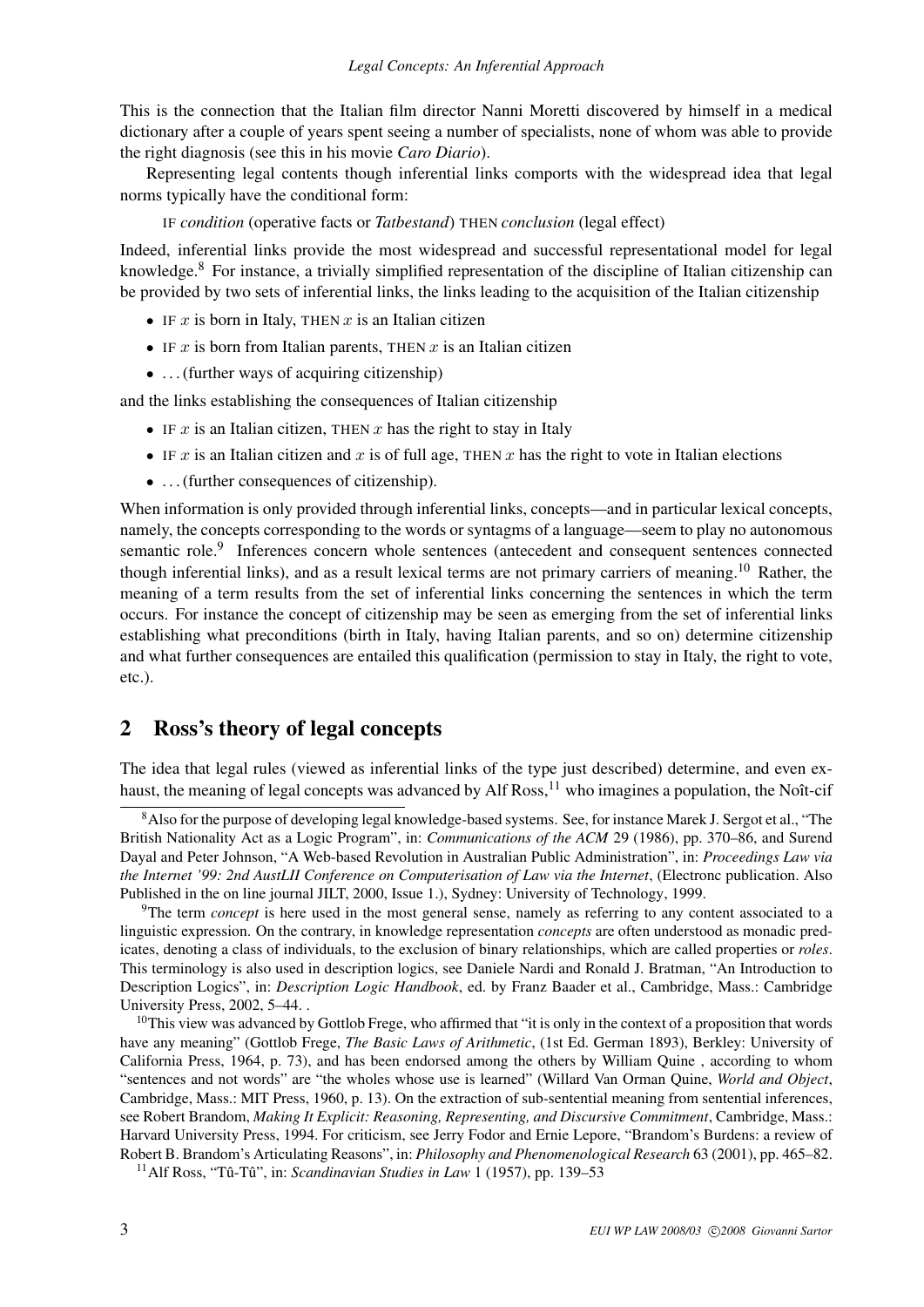

Figure 1: Tû-tû, an intermediate normative concept

tribe, endorsing two kinds of links:

- 1. links stating under what conditions something is (or starts to be) a tû-tû, and
- 2. links stating what normative qualifications or positions are determined by having or acquiring the tû-tû quality.

These two types of links are exemplified<sup>12</sup> by the following rules:

- 1. IF one has eaten of the chief's food, THEN one is tû-tû;
- 2. IF one is tû-tû, THEN one shall be subjected to a ceremony of purification.

According to Ross, to understand how the word *tû-tû* is used by the Noît-cifonians we need only to gather all links of the two kinds just mentioned, that is, all links establishing the following:

- 1. when someone or something qualifies as a tû-tû, or
- 2. what further normative qualifications or positions are determined by having the tû-tû quality.

Note that the Noît-cifonian population endorses both kinds of links: those concerning the determination of the tû-tû quality (for instance, rules stating that killing a totemic animal determines the killer's tû-tûness, or that meeting one's mother-in-law determines one's tû-tû-ness), and those concerning the effects determined by tû-tû-ness (for instance, rules stating that tû-tû-ness determines the prohibition from participating in certain ritual activities, or the obligation to undergo a purification ceremony). We thus get the normative information represented in Figure 1, where each arrow-connection represents a general rule.

For instance the arrow between "x eats of the chief's food" and "x is tû-tû" stands for the rule

FORANY  $(x)$  IF x eats of the chief's food THEN x is tû-tû

The members of the tribe perform two inferential steps for obtaining deontic conclusions (for inferring permissions or obligations) in tû-tû matters: the first step is concerned with establishing that someone or something is tû-tû (according to links concerning tû-tû's initiation), and the second step is concerned with establishing a deontic implication of tû-tû-ness (according to links establishing tû-tû's effects).

Ross argues that the tû-tû concept is superfluous, in the sense that the same deontic conclusions licensed by tû-tû-based inferences can equally be obtained through inferences directly connecting facts and deontic qualifications. If the members of the tribe were to disremember the  $t\hat{u}$ -t $\hat{u}$  links and learn the links in Figure 2, they would not lose any real normative information: they would still be able to derive, given the same factual preconditions, the same deontic conclusions they could previously obtain (when they were still operating under the tû-tû links). According to the new links of Figure 2, these conclusions

 $12$ Ross, "Tû-Tû"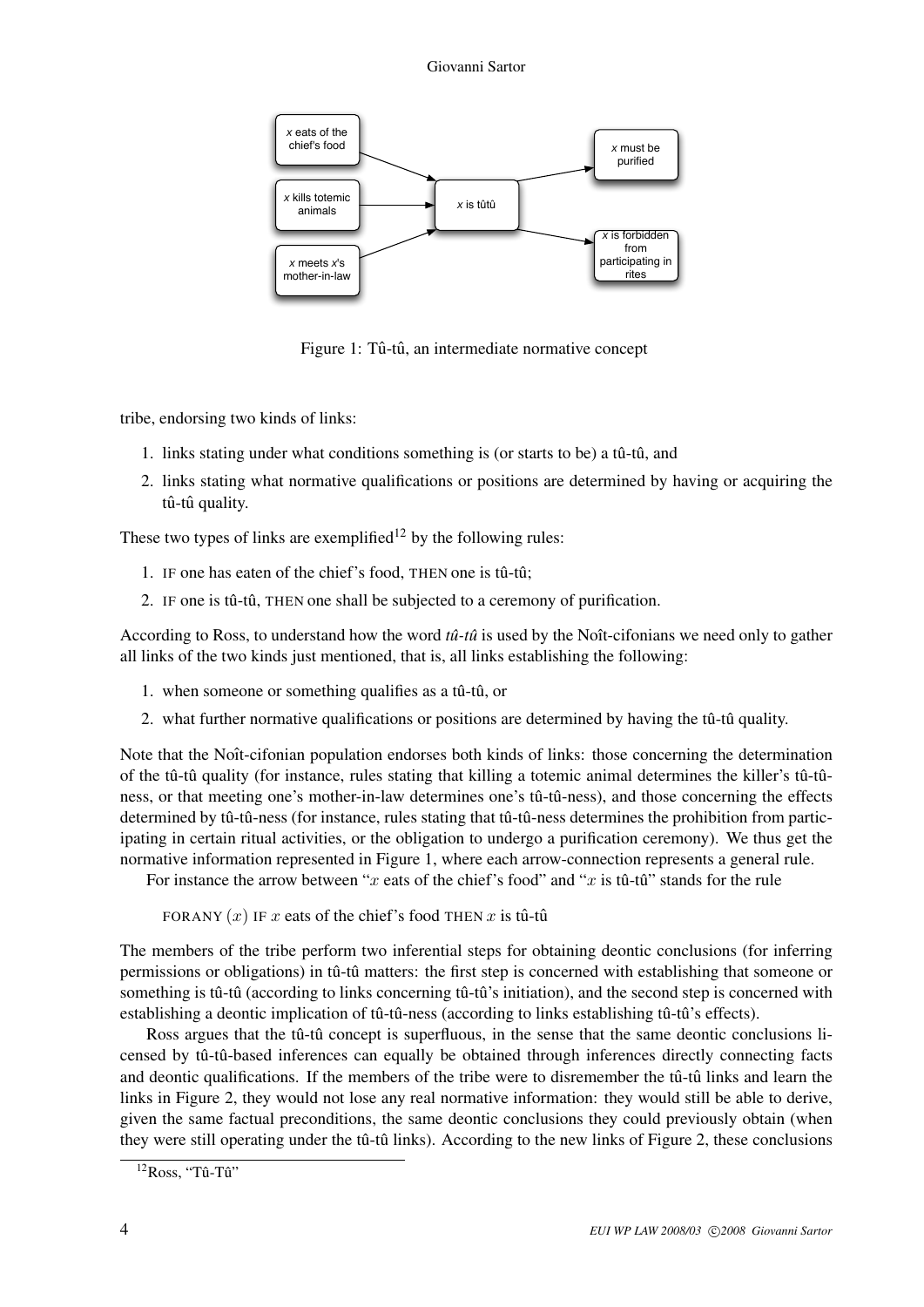

Figure 2: Elimination of tû-tû



Figure 3: Ownership, an intermediate legal concept

would be derived in one step, for instance directly jumping from the fact that Tom ate the chief's food to the conclusion that Tom must be purified, without passing through the intermediate conclusion that Tom  $i$ s tû-tû.

Ross claims that non-deontic legal qualifications, such as the notion of ownership, are logically not different from tû-tû-ness: their function is limited to being relay nodes between factual preconditions and normative effects, as you can see in Figure 3. Like tû-tû-ness, so ownership can be eliminated without deontic loss, simply by substituting the set of links in Figure 3, with the set in Figure 4. The result we obtain by eliminating ownership is a more complex knowledge representation: in Figure 4 we have nine connections, that is, nine links rather than the six links of Figure  $3<sup>13</sup>$  However, Ross correctly remarks that ownership can be eliminated—through a conceptual revision of all the original ownership-based links—in

<sup>&</sup>lt;sup>13</sup>As Lars Lindhal observes, ideas similar to Ross's were advanced about the same time by Anders Wedberg (Lars Lindahl, "Operative and Justificatory Grounds in Legal Argumention", in: *Associations* 7 2003, pp. 185–200, 186, 193ff.). According to Wedberg, the use of "meaningless expressions" has the function—not only in the law, but also in the natural science—of reducing the number of links that are needed to license certain conclusions (Anders Wedberg, "Some Problems in the Logical Analysis of Legal Science", in: *Theoria* 17 1951, pp. 246–75). When we have m sentences  $A_1 \ldots A_m$  and n sentences  $B_1, \ldots, B_n$ , in order to be able to infer from each  $A_i$  all of the  $B_1, \ldots, B_n$ , we have two choices. The first choice consists in having, for each  $A_i$ , n links connecting  $A_i$  to each of the  $B_1 \dots B_n$ . This implies having  $m * n$  links altogether (this is the situation we have represented in Figures 2 and 4). The second choice consists in introducing "a meaningless symbol  $Z$ " having the following links: (*a*) for each  $A_i$ , one link connecting  $A_i$  to Z, and (*b*) for each  $B_j$ , one link connecting Z to  $B_j$ . This implies having only  $m + n$  links overall, a number of links much smaller than  $m * n$  (when m and n grow large enough), as you can see by comparing Figures 1 and 3 to Figures 2 and 4. For a recent discussion of Ross's approach see also Jaap C. Hage and Bob Brouwer, "Fundamental Concepts of European Private Law", in: *European Review of Private law* 1 (2007).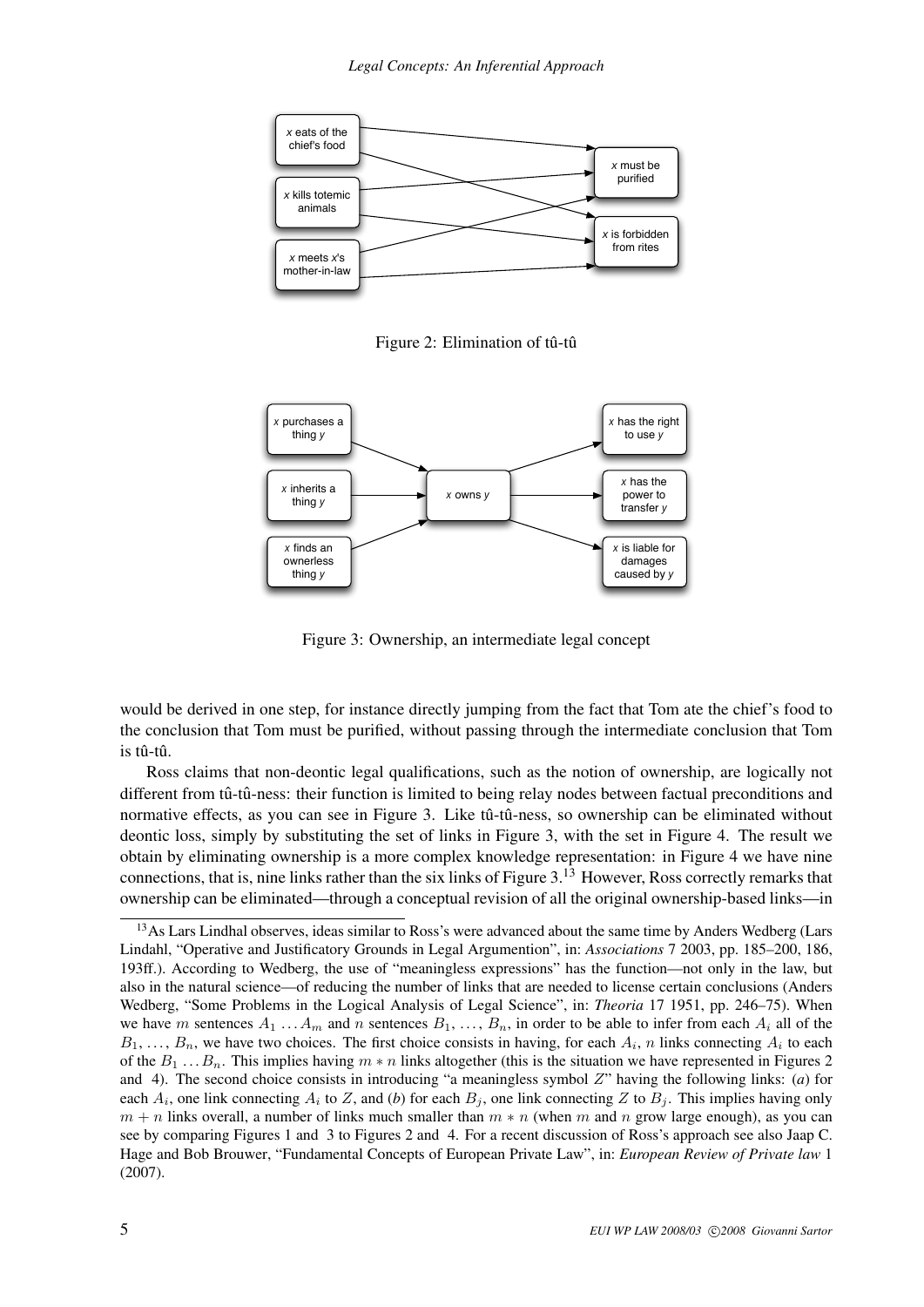

Figure 4: The elimination of ownership

such a way that the possibility is preserved of inferring the same deontic conclusions in the same factual situations.

Yet, from this fact, so clearly stated, Ross comes at questionable conclusions. In particular, he makes the following claim:

[T]he "ownership" inserted between the conditioning facts and the conditioned consequences is in reality a meaningless word without any semantic reference whatever, serving solely as a means of presentation.<sup>14</sup>

Therefore, Ross's view of the function of intermediate legal concepts—they enable us to simplify the representation of normative information—leads Ross to a radical conclusion concerning the semantics of these concepts: they are just meaningless dummies.

This seems to me rather excessive. In fact, we need to reformulate our links, so as to eliminate the concept of ownership all the while preserving the same normative consequences. This shows that the term *ownership* did have a meaning after all, in the sense that it played a conceptual role: the reformulation is required exactly to express in a different way the legal contents we previously expressed by relaying on the term's conceptual role.<sup>15</sup> With regard to terms expressing legal qualifications, we could thus say that such terms have an *inferential meaning*. The *meaning* of a legal qualification Q—intended as Q's *conceptual function*—is given by two sets of inferential links:

- *a.* the links stating what conditions determine the qualification Q (Q-conditioning links), and
- *b.* the links connecting further properties to possession of the qualification Q (Q-conditioned links).

The connection between meaning and inferences enables us to derive two corollaries. First, Q-conditioning and Q-conditioned links *constitute* Q's inferential meaning, since they determine what inferences lead to Q and what inferences depart from it. For instance, we can say that:

- *a.* ownership-conditioning links contribute to constituting the notion of ownership by establishing that ownership is acquired under certain conditions, while
- *b.* ownership-conditioned links contribute to constituting the notion of ownership by establishing the rights and duties of owners.

 $14$ Ross, "Tû-Tû".

<sup>&</sup>lt;sup>15</sup>In general, the fact that we can transform a theory  $T_1$  using term t into a theory  $T_2$  that does not use term t, but has the same implications of  $T_1$  (with regard to statements not containing t) does not prove that t is meaningless, but rather that we can conceptualise a certain domain in different equivalent ways (the issue will then be what way is simpler, more elegant, more helpful for a certain inquiry). It is indeed very common especially in formal disciplines (like logic, game theory, etc.) that equivalent systems can be provided, which use different terms, defined in different ways.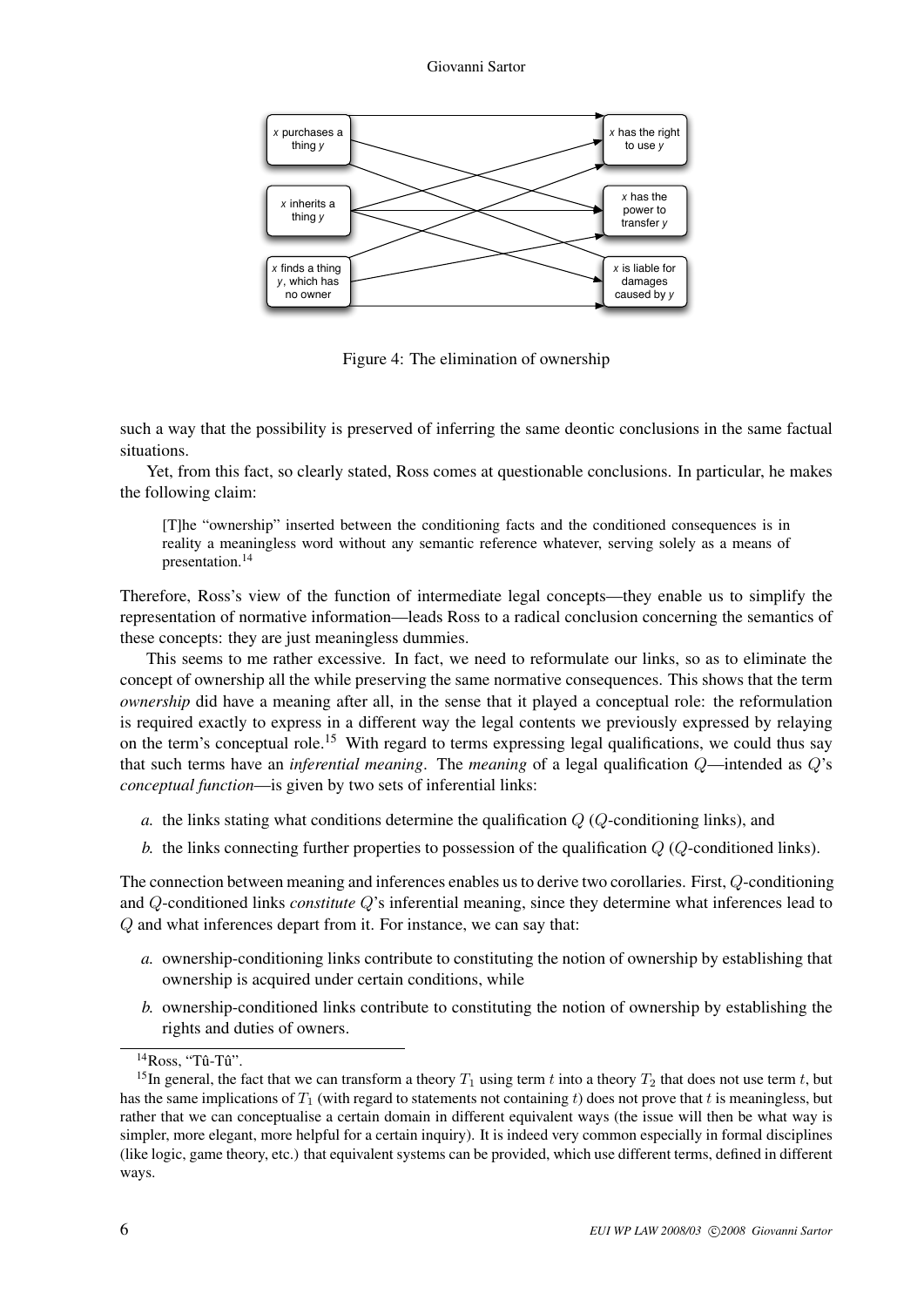Secondly, such links determine whether Q applies to particular individual entities and what further properties Q-qualified entities have. Therefore, these links *constitute* the fact that certain individuals are Q's, as well as they constitute the normative consequences of this fact. For instance, we can say that:

- *a.* ownership-conditioning links contribute to constituting the fact that current owners own certain things, by having enabled the normative generation of their ownership of those things (as resulting from the conditions determining ownership according to such links), while
- *b.* ownership-conditioned links contribute to constituting current owners' rights and obligation, by providing for the normative generation of the normative entitlements owners have with regard to their possessions (as resulting, according to such links, from their ownership of these possessions).

Hence inferential links have a double legal significance: on the one hand they determine legal meanings and on the other hand they determine legal state of affairs and consequential effect. These two aspects are necessarily interdependent: any choice concerning the meaning of legal terms amounts to a choice concerning legal effects.

# 3 Implications of an inferential theory of legal concepts

The idea that legal concepts have an inferential semantics has some interesting implications. A first implication consists in eliminating (at least when all inferential links are treated equally) the distinction between terminological information (word knowledge) and substantive information (world knowledge), and consequently in eliminating the distinction between linguistic (analytic) and legal (synthetic) information.<sup>16</sup> If the meaning of legal words were defined independently of inferential links (as provided by substantive legal norms), then we could separately consider what meaning a legal word has, and what norms are expressed using that word. If norms constitute meanings, such a distinction is no longer possible, or at least it cannot be presented as following from clear-cut theoretical principles.<sup>17</sup>

A second implication of the view that legal meanings are determined by inferential connections consists in the fact that legal concepts are determined by legal systems: since each legal norm using a concept contributes to characterising the meaning of that concept, and different legal norms exist in different legal systems, then different systems have different concepts<sup>18</sup>

A third implication is that legal semantics is determined (among other things) by legal doctrine, to the extent that doctrine determines, identifies or constructs legal norms on the basis of the sources of law. According to the inferential approach, the discussion concerning the meaning of a legal concept in a legal

<sup>17</sup>We could try to distinguish, among the inferential links pertaining to a certain term, those links which are constitu4tive the meaning of the term, and those which are not, but it seems very difficult to provide precise theoretical criteria for such a distinction, This does not exclude that for certain purposes, like the construction of a dictionary or an ontology, it may be appropriate to make such a distinction, according to criteria which have a sufficient pragmatic justification. On the idea that legal terms have a core meaning covering some, but not necessarily all of their inferential features, see Uberto Scarpelli, *Contributo alla semantica del linguaggio normativo*, Milan: Giuffre, 1959 ` and Anna Pintore, *La teoria analitica dei concetti giuridici*, Naples: Jovene, 1990, 130ff.

<sup>18</sup>For a discussion of conceptual diversity, see, for instance, Gianmaria Ajani and Martin Ebers, "Uniform Terminology for European Contract Law: Introduction", in: *Uniform Terminology for European Contract Law*, ed. by Gianmaria Ajani and Martin Ebers, Baden-Baden: Nomos, 2005, pp. 11–20).

<sup>&</sup>lt;sup>16</sup> According to a long tradition (extending from Leibniz and Kant to logical empiricism), the truth-value of an analytical judgement is determined exclusively by the meaning of the terms occurring in it. A synthetic judgement, by contrast, says something that is not included in the meaning of such terms. "Bachelors are unmarried men" is a classical example of an analytic judgement, while "Bachelors take longer holidays" is an example of a synthetic judgements, whose truth-value depends not only on the concepts used but also on the states of affairs in the world. The distinction between analytic and synthetic judgements, famously criticised by Quine (see Willard Van Orman Quine, "Two Dogmas of Empiricism", in: *The Philosophical Review* 60 1951, (2nd revised edition 1961, In The Logical Point of View, Harvard University Press, Cambridge, Mass.), pp. 20–43), has been recently proposed again in new forms (see, for instance, Paul Boghossian, "Analyticity", in: *A Companion to the Philosophy of Language*, Oxford: Oxford University Press, 1997, pp. 331–68).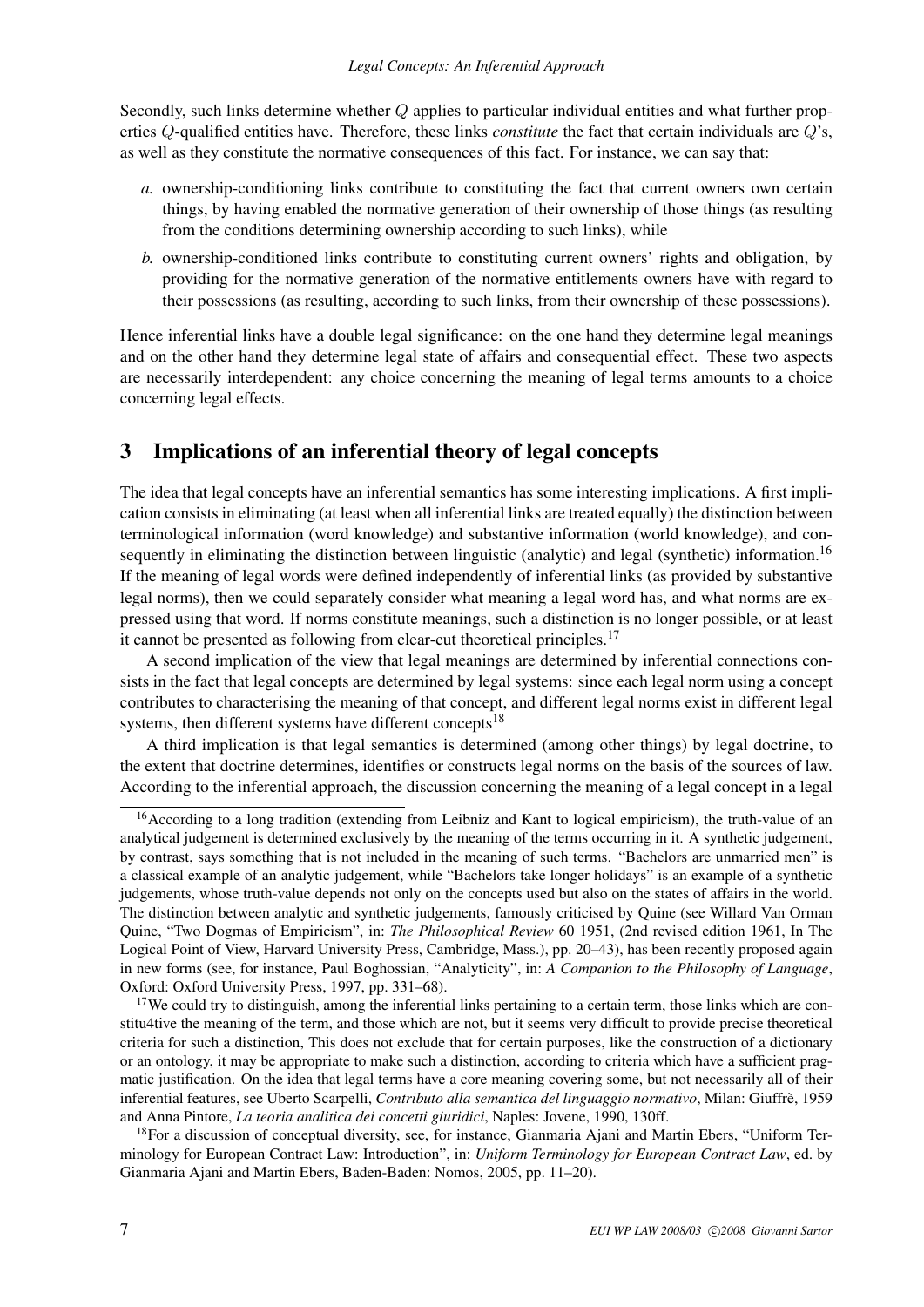#### Giovanni Sartor

system concerns establishing what inferential links—leading to, or departing from, the term expressing the concept—hold in that system. Since the inferential links holding in a legal system represent, or are derivable from, norms of such a system, this discussion is inseparable from the doctrinal issues concerning what legal norms belong to a legal system (given the available legal material, such as legislation, precedent, custom, and so on) and consequently constitute correct premises of legal reasoning with regard to that system. On the one hand, when we argue that in a certain legal system certain preconditions determine the application of a concept and that certain consequences follow from it, we are arguing that such inferential links correspond to norms of such a system. On the other hand, when we consider whether a certain norm exists in a legal system we must take into account the conceptual network to which the norm participates: if the norm links a conceptual qualification to certain preconditions, we must consider what consequences other norms connect to that qualification; if the norm provides consequences of a certain conceptual qualification, we must consider what preconditions entail this qualification.

In fact, by constructing in a certain way (though doctrinal interpretation/construction) the inferential links characterising a certain concept in a legal system we contribute to determining the substantive legal conclusions derivable according to that system. Consequently, we will argue for one or the other interpretative construction of the relevant inferential links according to what conclusions, derivable according to such links, we believe better fit (the values and principles we associate with) the considered legal system.

Consider, for instance, the recent debate about torture, where the absolute prohibition of torture<sup>19</sup> has been recently questioned with regard to the treatment of suspect terrorists.<sup>20</sup> A lawyer believing that the law permits infliction of pain on detainees for the purpose of extracting useful information has two ways to go about showing that this is the case: the lawyer can take either a restricted view of the conditions for applying the concept of torture (requiring, for instance, that permanent physical damage is caused, so as to exclude that there is torture when pain is inflicted without such an effect) or a restricted view of the consequences of qualifying an act as torture (assuming that only certain kinds of tortures are always forbidden, while other kinds of torture are in certain circumstances permissible). Correspondingly, a lawyer believing, on the contrary, that the law never permits any infliction of pain for the purpose of extracting information will claim that any pain inflicted for this purpose qualifies as torture, and will claim as well that the law always prohibits torture regardless of the form it may take. The two lawyers, in offering what they view as justified conditions for qualifying an act as torture or as justified consequences following from this qualification, will characterise in different ways the concept of torture, and this will have relevant deontic implications (the first characterisation of torture permits certain actions on detainees, actions which the second characterisation prohibits).

### 4 Inferential meaning and substantive legal beliefs

An inferential approach to the meaning of legal terms seems to entail that the understanding of legal concepts involves a doctrinal commitment with regard to the considered legal system (by a "doctrinal commitment", I mean the belief that the considered legal system includes, or entails, certain particular normative contents). We can obviously make a doctrinally uncommitted use of the concept of torture by asserting that another person is using that concept in a certain way (which we may not share). However, when we frame in a certain way the very concept of torture we are using, we apparently take a stand on what counts as torture and on what normative consequences follow from this qualification in our legal system (or in any case, in the legal system we are considering). Every statement concerning what inferences can be derived from a certain legal concept, or what inferences lead to a legal concept, seems to become immediately a doctrinal commitment, namely, it seems to commit us to the view that the corresponding inferential links hold in the legal system we are considering.

<sup>&</sup>lt;sup>19</sup>As stated in Art. 5 of the Universal Declaration of Human Rights: "No one shall be subjected to torture or to cruel, inhuman or degrading treatment or punishment."

 $^{20}$ For a critical review of this debate, see Jeremy Waldron, "Torture and Positive Law: Jurisprudence for the White House", in: *Columbia Law Review* 105 (2005), pp. 1681–746.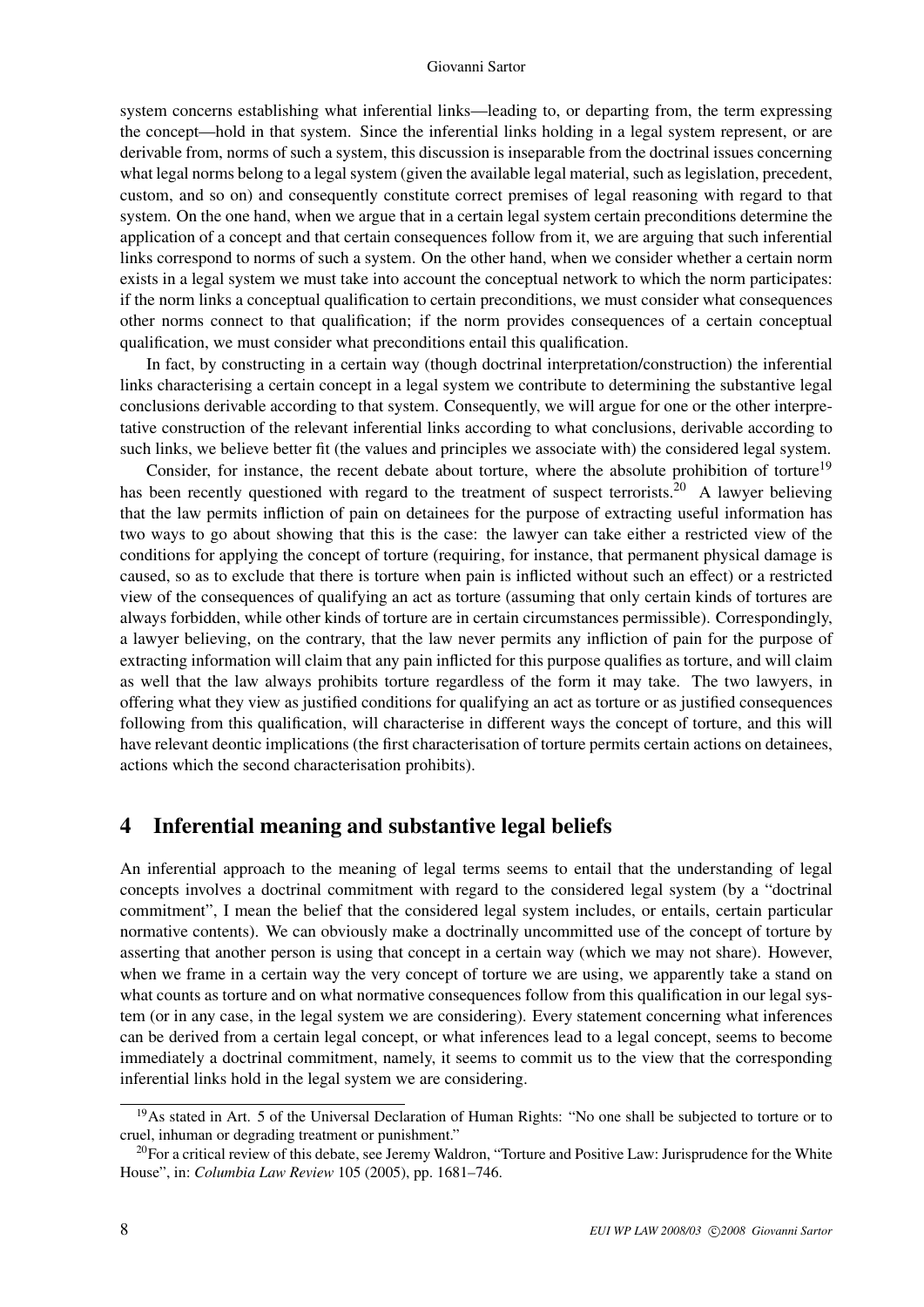#### *Legal Concepts: An Inferential Approach*

This approach to the inferential meaning of a legal concept can be connected with the general view that having a concept entails (or consists in) the disposition to make certain substantive inferences. This idea has been developed in particular by Michael Dummett, who has offered a well-known example concerning the French word *boche*, used disparagingly during World War I to refer to the Germans: you call someone a "boche" who is German—this forms the basis for calling that person a "boche"—and being boche entails having certain negative qualities, such as being cruel. According to Dummet.<sup>21</sup> one has the concept of *boche* just in case one accepts the following inferential links (and is ready to reason accordingly):

- if x is German, then x is boche;
- if x is boche, then x is cruel.

One is wrong in having such a concept—as one is wrong in having similar disparaging concepts about other nationalities or ethnic or other groups—since this concept prompts us to make wrong inferences. In fact, combining the two inferential steps above ( $German \Rightarrow boche \Rightarrow crude)$ , the premise that one is German produces the conclusion that one is cruel. Such an inference is clearly wrong (it leads us in general to generally false conclusions), since most Germans are not particularly cruel (not more that people belonging to other ethnic groups).

Developing this viewpoint, Brandom says: "The use of any concept or expression involves commitment to an inference from its grounds to its consequences of application. Critical thinkers, or merely fastidious ones, must examine their idioms to be sure that they are prepared to endorse and so defend the appropriateness of the material inferential commitments implicit in the concepts they employ."<sup>22</sup>

While I agree with Dummett and Brandom on the importance of an inferential understanding of (legal) concepts, I believe that an inferential theory of legal concepts cannot limit itself to this strong (doctrinally committing) way of having a concept; it must also provide a weaker way of possessing conceptual inferences, a way not involving the acceptance of such inferences, namely, not involving the belief that the corresponding inferential links hold in the domain we are considering. Such a weaker kind of inferential understanding should enable us to knowingly possess defective concepts (concepts whose constitutive inferential links we know to be wrong), or local concepts (concepts whose inferences we know to be applicable in certain contexts, but not in certain other).<sup>23</sup> For characterising this weaker kind of conceptual possession I shall first provide some examples, and then I shall attempt at constructing a general model.

Suppose that I am analysing different approaches to marriage and that I identify a view of marriage, let me call it *patriarchal marriage*, which is characterised by (i.e., whose meaning is given by) the following inferential links:

- IF a couple goes through a marriage ceremony, THEN the two spouses are in the relation of patriarchal marriage, and
- IF two spouses are in the relation of patriarchal marriage, THEN the husband has power over his wife.

Suppose that these links fully constitute the meaning of the term *patriarchal marriage*, as I understand it, and that I am fully aware of that (I know that the meaning of this term is constituted by such links). Consider now the following question. Does my knowledge of the meaning of term *patriarchal marriage*

<sup>21</sup>Michael Dummett, *Frege's Philosophy of Language*, New York, N.Y.: Harper and Row, 1973, p. 454.

<sup>&</sup>lt;sup>22</sup>Brandom continues as follows: "The proper question to ask in evaluating the introduction and evolution of a concept is not whether the inference embodied is one that is already endorsed, so that no new content is really involved, but rather whether the inference is one that ought to be endorsed. The problem with *boche* is not that once we explicitly confront the material inferential commitment that gives the term its content it turns out to be novel, but that it can then be seen to be indefensible and inappropriate, a commitment we cannot become entitled to" (Robert Brandom, *Articulating Reasons: An Introduction to Inferentialism*, Cambridge, Mass.: Harvard University Press, 2000).

<sup>23</sup>See Paul Boghossian, "Epistemic Analyticity: A Defense", in: *Grazer Philosophische Studien, Fifty Years of Quine's Two Dogmas*, ed. by Hans-Johann Glock, Kathrin Glür, and Geert Keil, Amsterdam: Rodopi, 2003, pp. 15–35.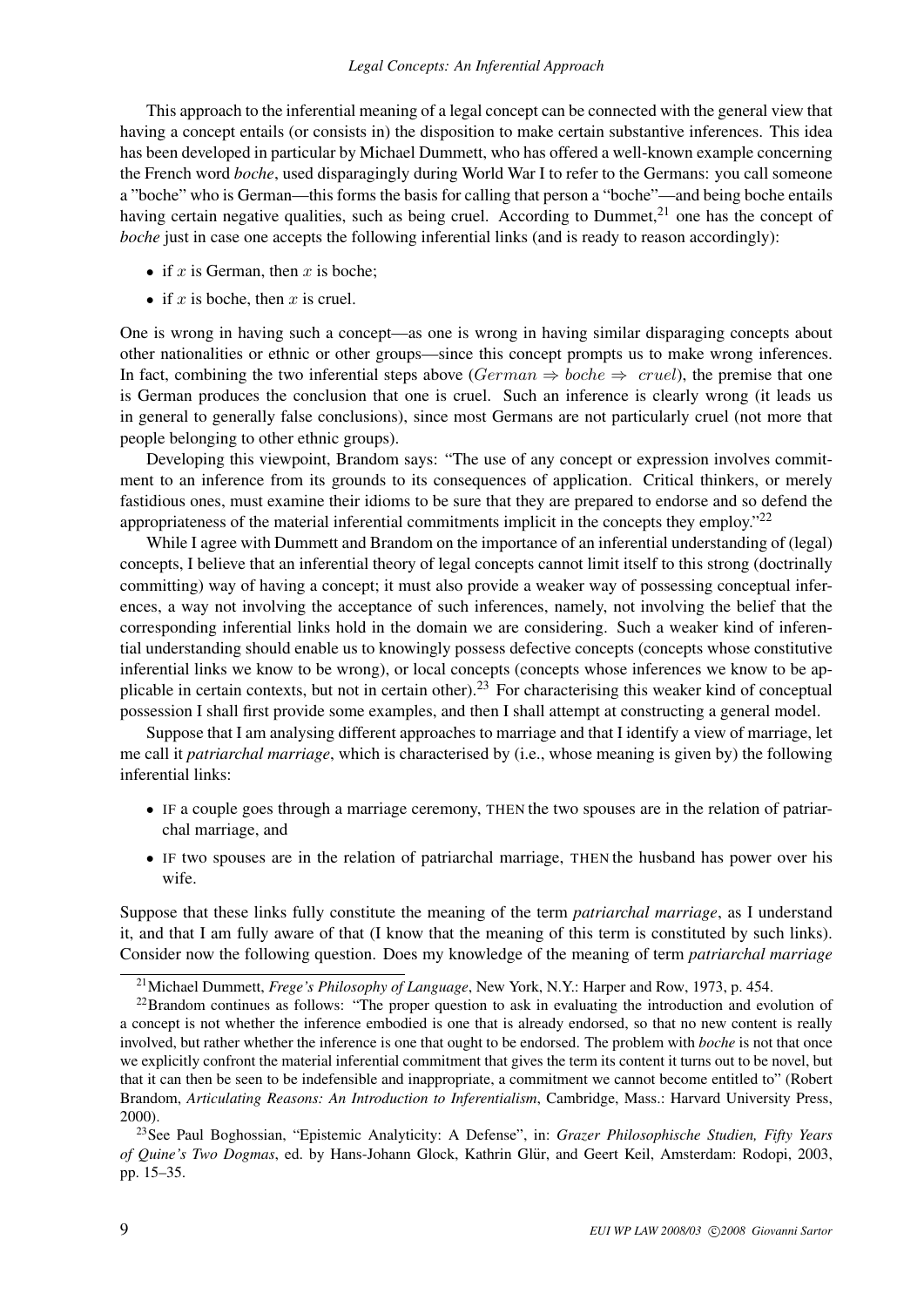#### Giovanni Sartor

entail that whenever I know that a couple has gone through a marriage ceremony, I should conclude that the husband has power over his wife? The answer must be negative: while possessing the concept of patriarchal marriage and knowing that a marriage ceremony has taken place, I must be able to reject the conclusion that the husband has such power (since I reject the idea that, in my legal system, a marriage ceremony entails a legal situation having such consequences). This seems very reasonable, but it is incompatible with the view that knowing the meaning of a term (and thus "having", in a sense, the concept corresponding to such a term) involves having among the premises our reasoning the corresponding inferential links. We can know a concept, but refuse to draw the concept's conclusions (while believing that its antecedent preconditions hold).

The problem with regard to inferentially characterised concepts is that the preconditions for certain entities to be qualified as an instance of a concept do not logically entail the consequences following from such a qualification. The fact that a couple went through a marriage ceremony—this being the precondition for qualifying the couple as being linked by a patriarchal marriage—does not entail according to logic alone that the husband has power over the wife: for drawing this conclusion we need to make substantive assumptions, namely, we need to assume that the inferential links hold that characterise the concept of patriarchal marriage. But our possession of a concept should not for force us to believe that the inferential links characterising that concept really obtain.

Let me introduce another example to clarify this point. Suppose that the concept of *debt-bondage* (a legal institution quite common in ancient legal systems, and unfortunately still in use in some parts of the word) is defined by the following links:

- IF x fails to repay x's debt toward y, THEN x is under debt-bondage toward y until x's debt is extinguished;
- IF x is under debt-bondage toward y, THEN x is bound to serve y.

Suppose that I grasp (and thus, in this sense, possess) this concept and that I know that Tom did not repay his debt toward Laura. Should I conclude that Tom is bound to serve Laura? This conclusion seems absurd: I can consistently possess the concept of debt-bondage and deny that its constitutive links hold and consequently reject the concept's consequences, even when its preconditions are satisfied. In fact, I need to possess a concept even for rejecting it, in the sense of declaring that it does not apply.

# 5 Ramsey's elimination and Carnap's conditionalisation of theoretical concepts

A solution to this puzzle may come, I think, from some ideas originally developed by Frank Ramsey and Rudolf Carnap, as they have recently been applied by Paul Boghossian.<sup>24</sup> Ramsey developed the idea that theoretical concepts can be removed from scientific theories, but in a way different from the way in which Ross eliminated legal concepts: according to Ramsey theoretical terms can be replaced by variables.<sup>25</sup> Thus, given a theory (which for simplicity we can assume to consist of inferential links of the kind described above) containing a certain theoretical term, we can substitute that term with an existentially quantified variable. This substitution makes the assumption explicit that there exists some predicate that, substituted for the variable, yields true or valid propositions.<sup>26</sup>

<sup>24</sup>Boghossian, "Epistemic Analyticity: A Defense".

<sup>&</sup>lt;sup>25</sup>This idea was put forward in the paper "Theories", written in 1929 and published posthumously in 1931 (see Ramsey, *On Truth: Original Manuscript Materials, 1927-1929 from the Ramsey Collection at the University of Pittsburgh*). By a *theoretical term* Ramsey means a term occurring in scientific theories, which applies to non-observable entities, like mass, energy, or proton. Intermediate legal qualifications are likewise not observable (through our senses), so that we can assimilate them to Ramsey's theoretical terms.

<sup>&</sup>lt;sup>26</sup>In general, given a theory T containing a term C, representing a theoretical concept, that is, denoting a nonobservable category (a property or relation), we do the following: (*a*) we substitute C with a variable Z in all statements of T, obtaining a result that we denote as  $T[C/Z]$ , and (*b*) we specify that Z is existentially quantified.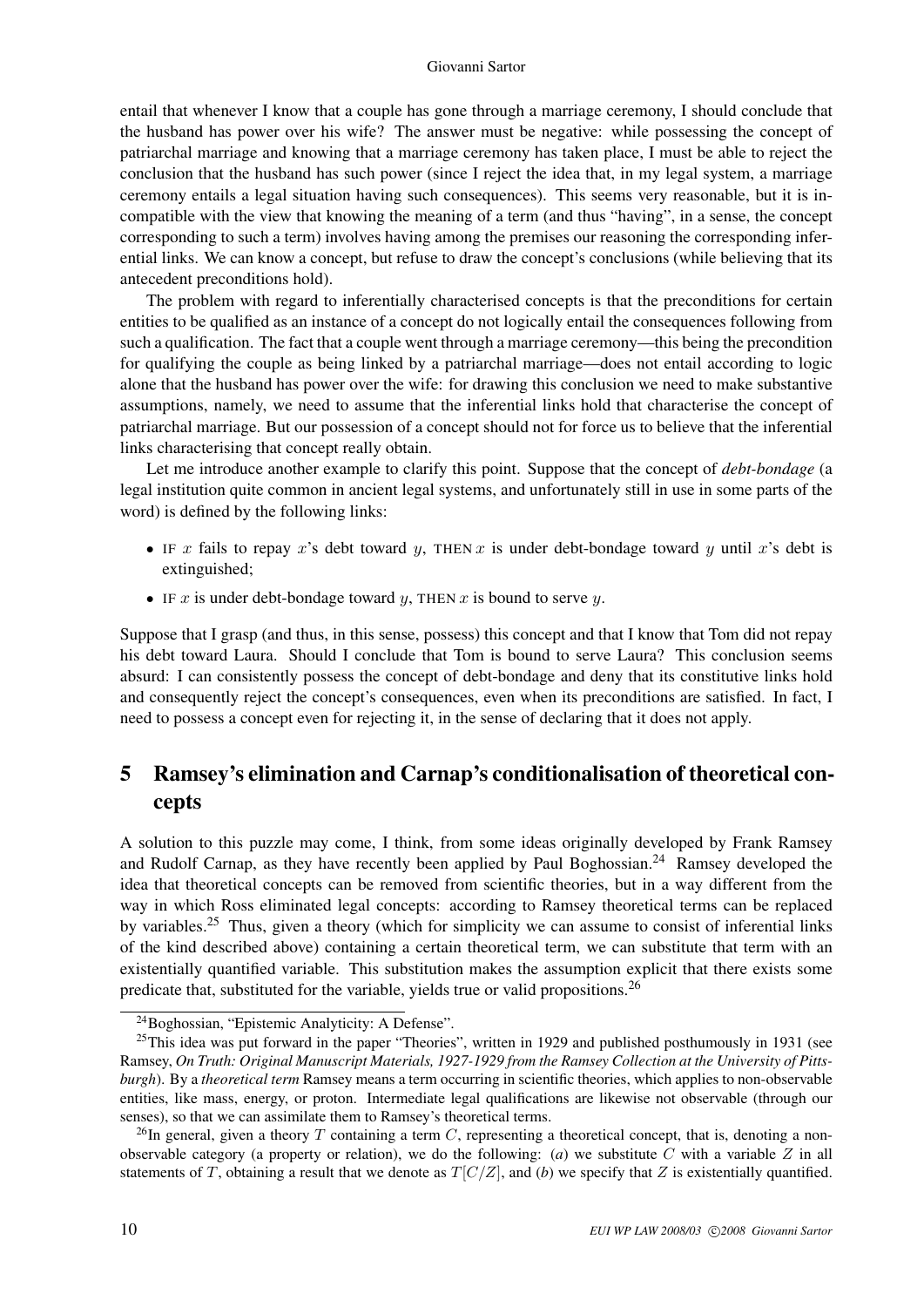#### *Legal Concepts: An Inferential Approach*

There exists a category Z for which the following links hold:



Figure 5: The Ramseyfication of ownership

For instance, a Ramseyfied version of the inferential theory of the concept of ownership consists in the claim that *there exists a category* Z, which is characterised by the following inferential links (see Figure 5):

- IF x buys a thing y, THEN x is in relation Z to y,
- IF x inherits a thing y, THEN x is in relation Z to y,
- $\bullet$  ... and
- IF x is in relation Z to y, THEN x can use y,
- IF x is in relation Z to y, THEN x can transfer y,
- $\bullet$  ...

Ramsey observes by substituting theoretical terms with existentially quantified variables no observable (in our case, no deontic or potestative) consequences of the original theory are lost (assuming that the theory provides all the inferences concerning the theoretical terms at issue).

Note that if possessing a concept amounted to accepting the Ramseyfied version of the theory characterising that concept, then possessing a legal concept would amount to accept substantive legal claims. Having a concept would not only consist in understanding an idea, but would also amount to claiming that this idea has concrete reality, namely, that there exists a category for which the concept's constitutive inferences really obtain. For instance, possessing a concept of patriarchal marriage would entail assuming that there exists (in the context of the legal system we are considering) a relation  $Z$  having the following inferential features: (*a*) if a couple goes though a marriage ceremony, they are in this relation  $Z$ , and (*b*) if a couple is in the relation  $Z$ , then the husband has power over the wife. The existence of the category entails the holding of its inferential links. On the contrary, it seems to me that I can possess the concept of a patriarchal marriage—and use, at least in negative or meta-level assertions, like when asserting that x and y are not linked by patriarchal marriage, or that this kind of marriage involves the husband's supremacy—without assuming that the inferential links constitutive of such a concept hold in the legal domain. We need to distinguish the possession of a concept, from the belief that the concept's constitutive links obtain.

To clarify this distinction we can adopt an idea advanced by Rudolf Carnap.<sup>27</sup> This is the idea is that a concept's possession can be expressed through a conditional sentence having the following content: if

Thus, Ramsey's version of T is  $\exists (Z)(T[C/Z])$ , where  $\exists (Z)$  is to be read as "there exists a Z such that." For expediency, I will assume here that there is just one theoretical concept.

<sup>27</sup>See Stathis Psillos, "Rudolf Carnap's 'Theoretical Concepts in Science'", in: *Studies in History and Philosophy of Science* 31 (2000), pp. 151–72 This contribution contains the text on a hitherto unpublished lecture delivered by Carnap on 1959.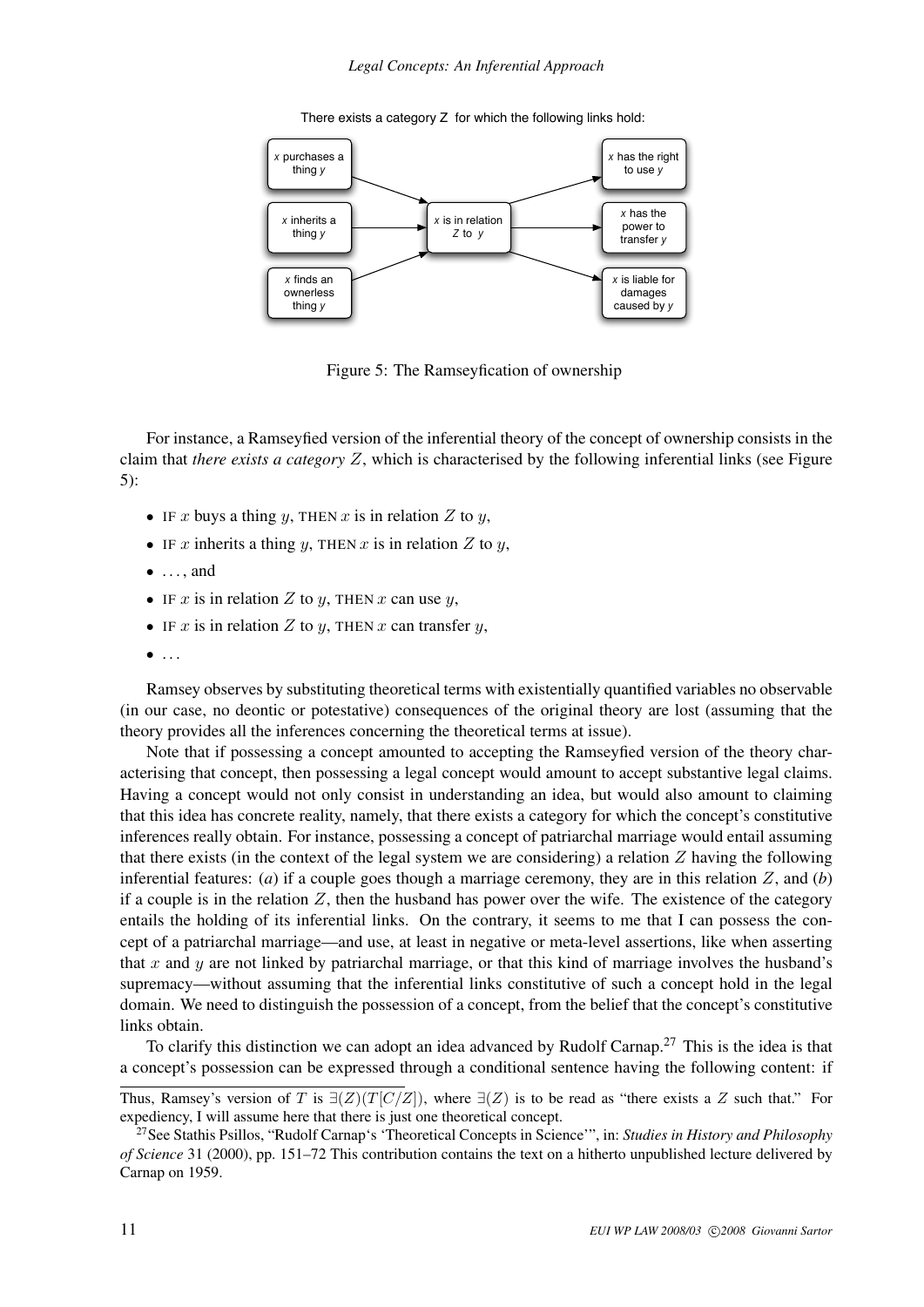#### Giovanni Sartor

there exists some category that satisfies the concept's inferential links, then these links hold with regard the concept at issue. In other words, the Carnap sentence says that if there exist a category (a property or relation) satisfying the concept's inferential links, then we may assume that this is the same category as is denoted by our concept's name, and we may apply to it the corresponding inferential links.<sup>28</sup> For instance, Carnap's statement about patriarchal marriage would be something like the following:

- *if there exists a category* Z *such that*
	- IF a couple goes though a marriage ceremony, THEN they are in this relation  $Z$ , and
	- IF a couple is in relation  $Z$ , THEN the husband has power over the wife
- *then*
	- IF a couple goes though a marriage ceremony, THEN they are in relation *patriarchal marriage*, and
	- IF a couple is in relation *patriarchal marriage*, THEN the husband has power over the wife

### 6 Possession of legal concepts and belief in their applicability

It seems to me that the possession of a concept is given by the acceptance of the corresponding Carnap sentence: I possess the concept of patriarchal marriage if I believe that, in case there exists (in the context I am considering) a category having the inferential features proper to patriarchal marriage (a marriage ceremony entails this relation, which entails husband's power), then these inferential features do indeed characterise the concept of patriarchal marriage. This way of possessing of concept of patriarchal marriage does not lead me to conclude that husbands have power over their wives with regard to legal systems where this is not the case: I can draw such a conclusion only with regard to a legal system where a relation exists having all the inferential properties of patriarchal marriage, namely, where it is the case that a (successful) marriage ceremony brings about a relation between husband and wife entailing the husband's power.

Unless I assume that all of these entailments do hold in the legal system I am considering, my understanding (possession) of the concept of patriarchal marriage does not commit me the sexist conclusion at issue. The possession of the concept is even compatible with the view that nowhere husbands have a legal power over their wives (this being in conflict with prevailing universal human rights<sup>29</sup>): according to this view the possessed concept will nowhere be applicable, since its constitutive inferential links nowhere hold. However, such a defective concept may still be useful, for instance, in order to argue that it is indeed inapplicable, or to argue that somebody (wrongly) believes that it is applicable.

We can then distinguish the mere *possession* of an inferentially characterised concept from the *belief in its applicability* to a certain context, namely, the belief that the concept con be used, according to its constitutive inferences, in that context.

My possessing (in the sense of understanding or grasping) a concept requires only that I accept the corresponding Carnap sentence, namely, that I believe the following proposition: if there exists a category having the inferential links of the concept, then the concept's inferential links obtain. For instance, I possess the concept of patriarchal marriage in case I have the following belief: if there exists a relation having the inferential features of patriarchal marriage, then the term *patriarchal marriage* applies to this relation and the corresponding inferences hold with regard to this term.

My *belief in the applicability* of a concept requires an addition to its mere possession: besides accepting the Carnap sentence, I need to accept as well the corresponding Ramsey sentence, that is, I need to believe that a category exists such that the inferential features of the concept obtain with regard to that

<sup>&</sup>lt;sup>28</sup>Let us assume that  $TC$  is our original theory containing term  $C$ , and let us denote the corresponding Ramsey statement (the Ramseyfication of theory  $TC$ ) as  $\exists (X)(TC[C/X])$  abbreviated as  $TC_R$ . The corresponding Carnap statement (or rather, a simplified version of it) would then be  $TC_R \rightarrow TC$ .

 $^{29}$ In particular with Art. 16 of the Universal Declaration of Human Rights, stating that men and women "are entitled to equal rights as to marriage, during marriage and at its dissolution."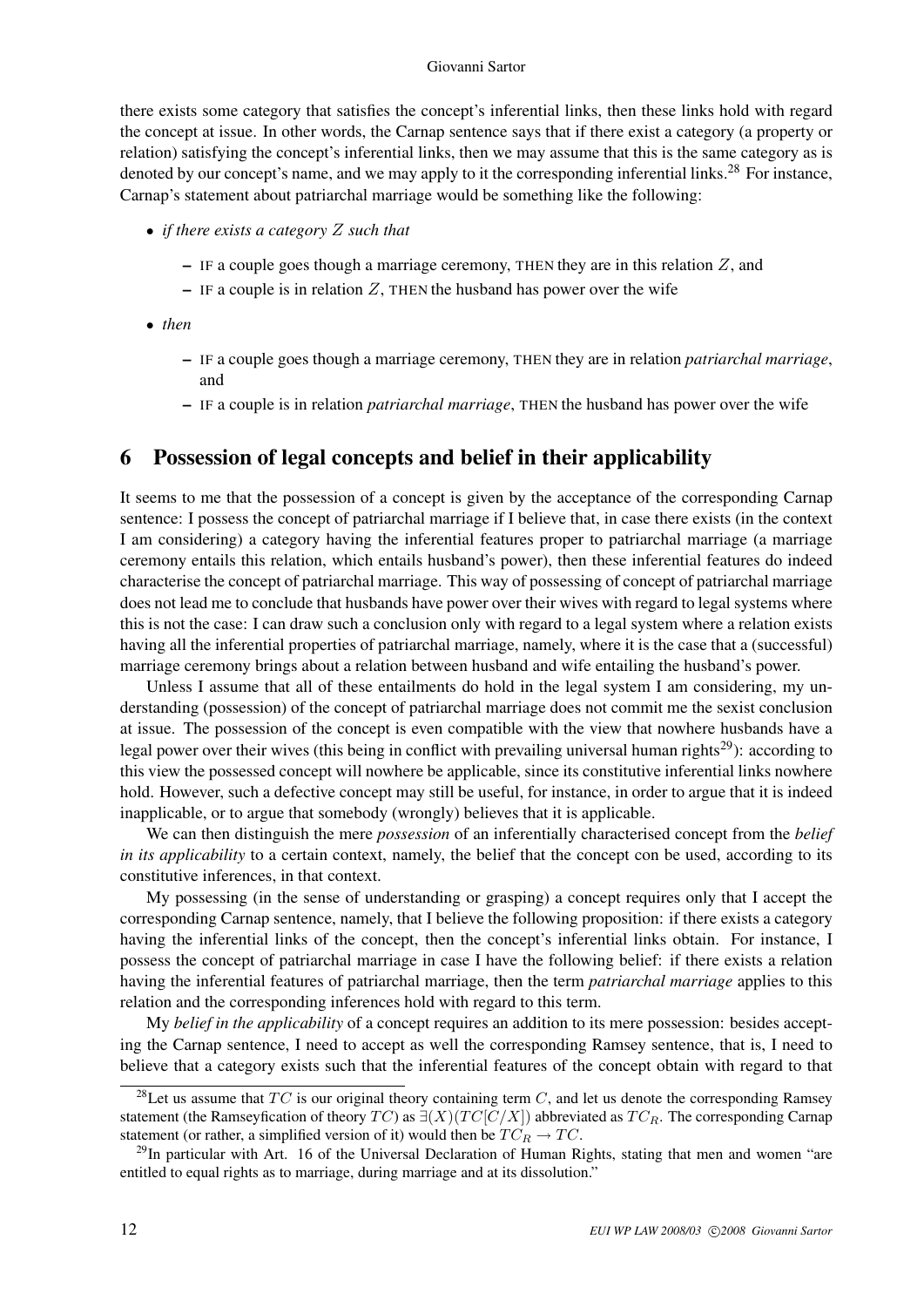#### *Legal Concepts: An Inferential Approach*

category: only if such a category exists the inferences constituting the concept will produce true (justified) conclusions. By combining the Ramsey sentence (an appropriate category exists) with the Carnap sentence (if an appropriate category exists, then the concept's inferences obtain), I can conclude that the concept's inferences actually obtain.<sup>30</sup> Thus, in order to believe that the concept of patriarchal marriage is applicable to a certain context, I need to believe that there exists in that context a relation generated by marriage that gives the husband power over his wife (the content of this belief is my Ramsey sentence), a relation that (according to the corresponding Carnap sentence) I will identify as patriarchal marriage. Only if such a category exists the concept will be applicable to the normative system I am considering.

The condition for a concept to identify an existing inferential category can be extracted from the characterisation of the concept itself: if a concept is meant to bridge its preconditions and its conclusion, the category will exist whenever there is the possibility of building such a bridge, namely when each precondition of the concept determines all of the concept's consequences. Thus the category identified by the intermediate concept Z (for example, x *owns* y) will exist with regard to a certain context  $\Gamma$  only if each precondition of Z (for example, x *purchases* y) determines, with regard to Γ, all consequences derivable from Z (x has the right to use  $y, \ldots$ ).<sup>31</sup>

The mere applicability of a concept (namely, the existence of the corresponding category, in the sense just specified) does non imply that the concept has cognitive value and thus deserves to be explicitly recognised and explicitly (denoted) by a particular term. A concept deserves such a recognition only to the extent that it collects a set of inferential links whose collection is cognitively useful, since it reflects the nature of the domain to be examined. Within the epistemology of natural sciences, it has been said that concepts should approximate *generals* or *real types*, meant us "clusters of properties co-occurring because they are lawfully connected"<sup>32</sup> (consider for instance the properties that are associated with the concept of gold, which can be explained by the physical laws which depend upon gold's atomic structure). In the same way, a legal concept should unify a bundle of normative links sharing not only the same legal effects, but also the same normative justification.<sup>33</sup> This should ensure the persistency and the cognitive relevance of the bundle so identified. For instance, the concept of ownership unifies a set of operative facts—the different ways of acquiring ownership—having common legal effects (the rights and obligation of an owner), but such a unification makes sense on the basis on assumption that such legal effects share the same justification (enabling exclusive individual utilisation of goods and their voluntary transferral, without imposing negative externalities on third parties, etc.). Consequently, those who believe that no such common justification can be provided for all cases covered by the traditional concept of ownership tend to split the concept of ownership into different notions (distinguishing for example entitlements over productive goods and entitlements over goods destined to private consumption). Similarly, it would make little sense to unify under a special concept all different offences punished with a particular sentence (for instance, all offences punished with a fine of 50 Euros).

<sup>&</sup>lt;sup>30</sup>Given the Carnap sentence  $TC_R \rightarrow TC$  and Ramsey sentence  $TC_R$  I can infer TC.

<sup>&</sup>lt;sup>31</sup>More precisely, let concept Z be inferentially characterised as being entailed by each precondition  $A_i$  in  $A_1, \ldots, A_m$  and entailing all consequences  $B_1, 4 \ldots, B_n$ . We can say that a category **Z** corresponding to concept Z exists with regard to the normative systems Γ only if each precondition  $A_i$  of Z entails with regard to Γ the conjunction  $B_1 \wedge \ldots \wedge B_n$  (namely, if  $\Gamma$  does not entail  $B_1 \wedge \ldots \wedge B_n$ , but  $\Gamma \cup \{A_i\}$  does). When this condition is satisfied we can also say that concept Z is applicable to  $\Gamma$ . In other words a concept is applicable to  $\Gamma$ , if according to  $\Gamma$  each case satisfying one of  $Z$ 's preconditions also satisfies (or normally satisfies, in case of defeasible entailment) all of Z's consequences.

<sup>32</sup>Susan Haack, *Defending Science within Reason*, Amherst, N. Y.: Prometheus, 2003, p. 132. On "generals", see Charles S. Peirce, "The Cathegories", in: *Pragmatism, old and new*, ed. by Susan Haack, Amherst, N. Y.: Prometheus, 2006, pp. 177–208.

<sup>33</sup>Lars Lindahl, "Deduction and Justification in the Law. The Role of Legal Terms and Concepts", in: *Ratio Juris* 17 (2004), pp. 182–201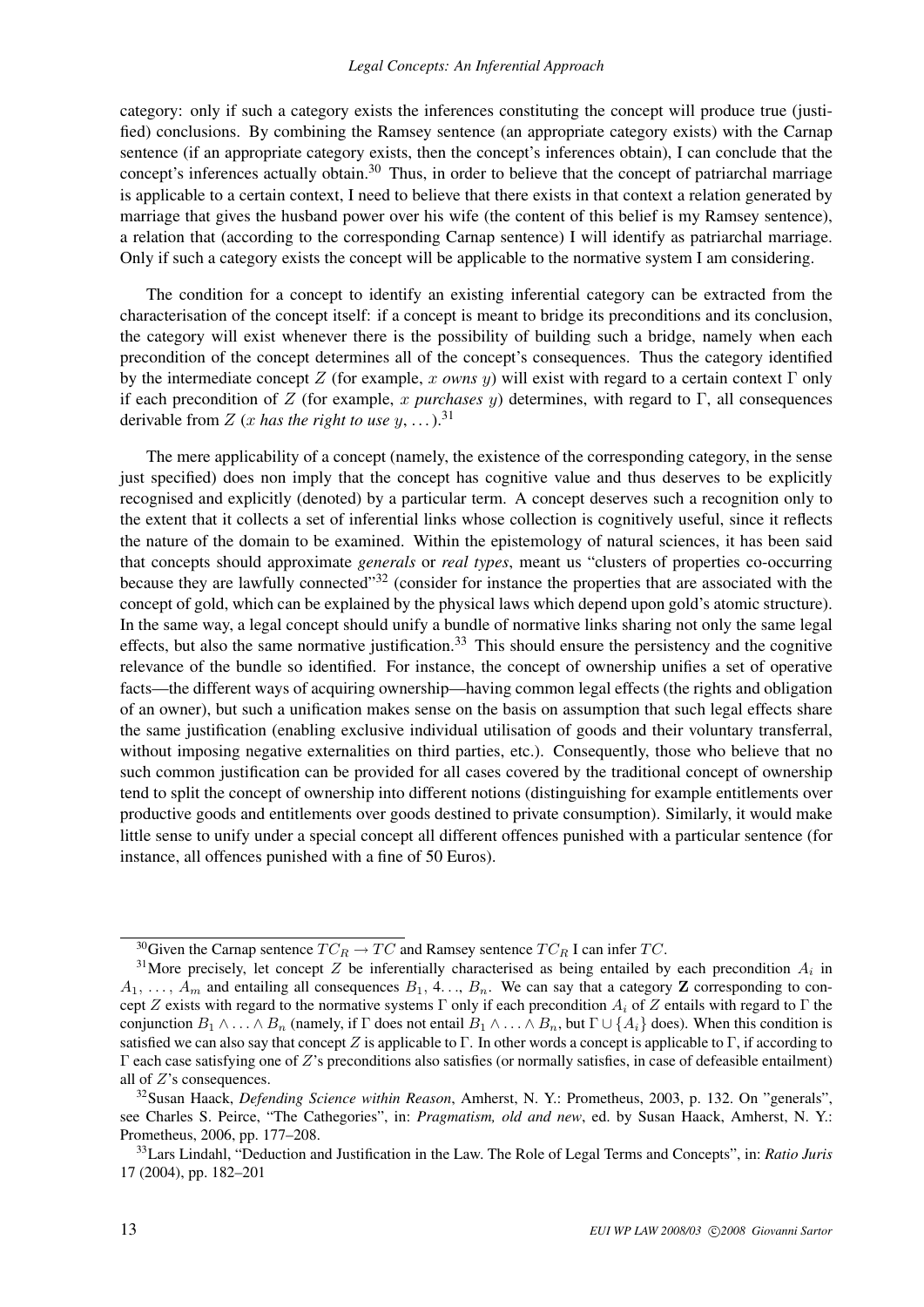# 7 Concepts in legal comparison and in legal doctrine

The distinction between possessing legal concepts and believing in their applicability is particularly significant for comparatist lawyers. As a comparatist lawyer, I may want to characterise a legal concept in inferential terms, but this characterisation should not automatically commit me to the belief that the corresponding inferential links hold in all legal systems: such links will hold only in those contexts where the concept is applicable, namely, where such inferences actually hold. My understanding of a concept does not commit me to any existential thesis, but is rather a heuristic tool that leads me to look for certain inferential links: my grasping the concept of patriarchal marriage leads me to search for certain inferential links (those constituting this concept), and to label the combination of such links accordingly, namely, as an implementation of the concept of patriarchal marriage (if I ever happen to find such a combination, either in the legal reality or in wrong legal beliefs).

Note, however, that the doctrinal commitment characterising the application of a concept (as opposed to the mere possession of that concept) can be undertaken implicitly, as when one provides an inferential characterisation of a term already used in one's linguistic community, in describing a certain domain. In this case, unless I indicate that I am proposing an abstract characterisation of a concept (a characterisation looking for an application, rather than committed to particular applications), my specification of the inferential connections proper to that term will be understood as pre-supposing the existence of the category corresponding to my concept, namely, as stating inferential connections that (I believe) really obtain in the domain at issue.<sup>34</sup> This is the case, for instance, when a lawyer is attributing certain inferential connections to a category of his or her legal system, using a term that is already in use within that system.

For instance, if I said without qualifications, in a discussion with Italian lawyers, that marriage entails the husband's power over the wife, I would not be understood as characterising a particular concept of marriage (like the notion of patriarchal marriage), which may not apply to the Italian context, but rather as stating what consequences are entailed by marriage according to Italian law (taking for granted that the marriage I am considering is indeed that situation that results from a marriage ceremony according to Italian law). Thus I would not only possess, in the sense of grasping or understanding, a particular concept of marriage (together with other concepts of marriage, each applicable to different real or hypothetical contexts), but I would assume that the category denoted by the concept of patriarchal marriage (that kind of relationship between husband and wife) exists in Italian law so that the ensuing normative qualifications (the husband's power and the wife's subjection) hold according to that law.

An existential assumption is usually presupposed when the doctrinal characterisations of a legal concept is tied to a certain legal system, so that the concept is assumed to apply to that legal system (the concept's inferential links are assumed be obtain in that system). In fact, a doctrinal characterisation of the concept expressed by a certain term is usually assumed to provide the correct meaning of the occurrences of the corresponding term in the legal sources. For instance, by characterising in a certain way the concept of self-defence or of property, I will be indicating how the occurrences of the term *self-defence* or *property* in authoritative texts are to be understood. Thus such a characterisation is supposed to provide inferential links (conditional norms) established by valid legal sources, inferential links that consequently hold in the considered legal systems determining the existence of a corresponding legal category. On the contrary comparative legal research and legal theory are not tied to a particular legal system: thus in these domains we need to distinguish the characterisation of a concept and the assumption that the concept applies to a certain domain (an assumption entailing that the concept's constitutive inferences obtain in that domain).

 $34$ By saying "inferential connections that really obtain" I am not committing to a particular theory of legal reality. In fact, the distinction I am proposing (the distinction between possessing a concept and endorsing it), is compatible with all of the following views: that the existence of a legal inferential link is an empirically ascertainable fact, that it is a socio-institutional fact, or that it is a normative fact, consisting in normative justifiability.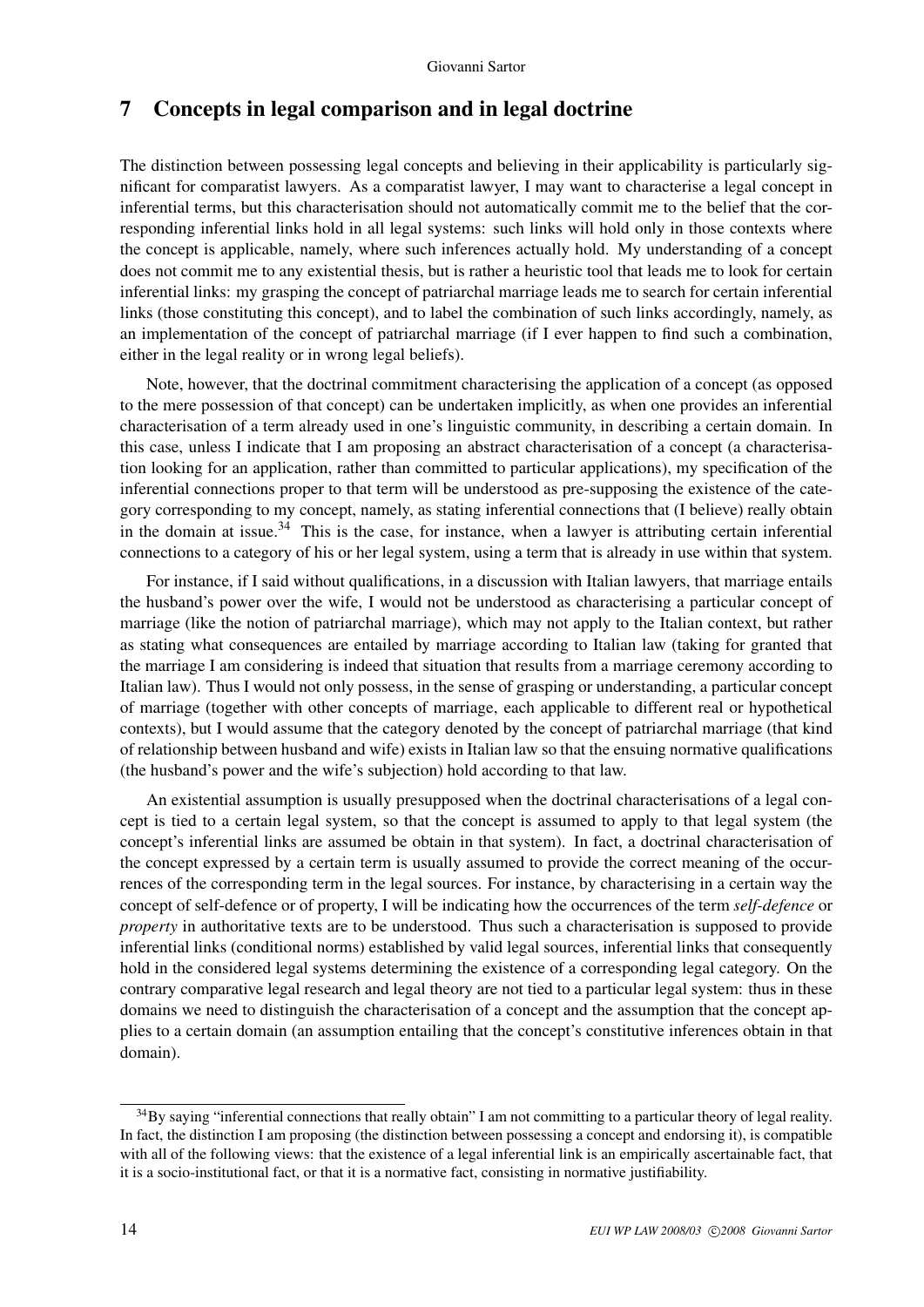# 8 Conclusion

I hope to have convinced the reader that it is possible to understand the meaning of inferential legal concepts without undertaking any doctrinal commitment: we can consistently affirm that a legal concept is constituted by certain inferences while denying that such inferences obtain in the legal system we are considering, and consequently rejecting the conclusions derivable from the application of such inferences to known facts.

However, if we want to provide a doctrinally uncommitted inferential analysis of a legal concept we must make it clear that we are just identifying an inferential pattern, possibly in order to model (wrong) opinions on the existing law, without implying that this pattern is part of the law. Usually the opposite will be presumed in doctrinal discourse, namely, we will be taken as stating inferences (norms) we believe to hold in the considered legal system. In other words, we will appear to make the assumption (of the existence of a category satisfying our inferences) made explicit by Ramsey and Carnap's analyses.

# References

- Ajani, Gianmaria and Martin Ebers, "Uniform Terminology for European Contract Law: Introduction", in: *Uniform Terminology for European Contract Law*, ed. by Gianmaria Ajani and Martin Ebers, Baden-Baden: Nomos, 2005, pp. 11–20.
- Alchourrón, Carlos E. and Eugenio Bulygin, *Normative Systems*, Vienna: Springer, 1971.
- Boghossian, Paul, "Analyticity", in: *A Companion to the Philosophy of Language*, Oxford: Oxford University Press, 1997, pp. 331–68.
- "Epistemic Analyticity: A Defense", in: *Grazer Philosophische Studien, Fifty Years of Quine's Two Dogmas*, ed. by Hans-Johann Glock, Kathrin Glür, and Geert Keil, Amsterdam: Rodopi, 2003, pp. 15–35.
- Brandom, Robert, *Articulating Reasons: An Introduction to Inferentialism*, Cambridge, Mass.: Harvard University Press, 2000.
- *Making It Explicit: Reasoning, Representing, and Discursive Commitment*, Cambridge, Mass.: Harvard University Press, 1994.
- Dayal, Surend and Peter Johnson, "A Web-based Revolution in Australian Public Administration", in: *Proceedings Law via the Internet '99: 2nd AustLII Conference on Computerisation of Law via the Internet*, (Electronc publication. Also Published in the on line journal JILT, 2000, Issue 1.), Sydney: University of Technology, 1999.
- Dummett, Michael, *Frege's Philosophy of Language*, New York, N.Y.: Harper and Row, 1973.
- Fodor, Jerry and Ernie Lepore, "Brandom's Burdens: a review of Robert B. Brandom's Articulating Reasons", in: *Philosophy and Phenomenological Research* 63 (2001), pp. 465–82.
- Frege, Gottlob, *The Basic Laws of Arithmetic*, (1st Ed. German 1893), Berkley: University of California Press, 1964.
- Haack, Susan, *Defending Science within Reason*, Amherst, N. Y.: Prometheus, 2003.
- Hage, Jaap C. and Bob Brouwer, "Fundamental Concepts of European Private Law", in: *European Review of Private law* 1 (2007).
- Horwich, Paul, *Truth*, Oxford: Clarendon, 1998.
- Lindahl, Lars, "Deduction and Justification in the Law. The Role of Legal Terms and Concepts", in: *Ratio Juris* 17 (2004), pp. 182–201.
- "Operative and Justificatory Grounds in Legal Argumention", in: *Associations* 7 (2003), pp. 185–200.
- Nardi, Daniele and Ronald J. Bratman, "An Introduction to Description Logics", in: *Description Logic Handbook*, ed. by Franz Baader et al., Cambridge, Mass.: Cambridge University Press, 2002, 5–44.
- Peirce, Charles S., "The Cathegories", in: *Pragmatism, old and new*, ed. by Susan Haack, Amherst, N. Y.: Prometheus, 2006, pp. 177–208.
- Pintore, Anna, *La teoria analitica dei concetti giuridici*, Naples: Jovene, 1990.